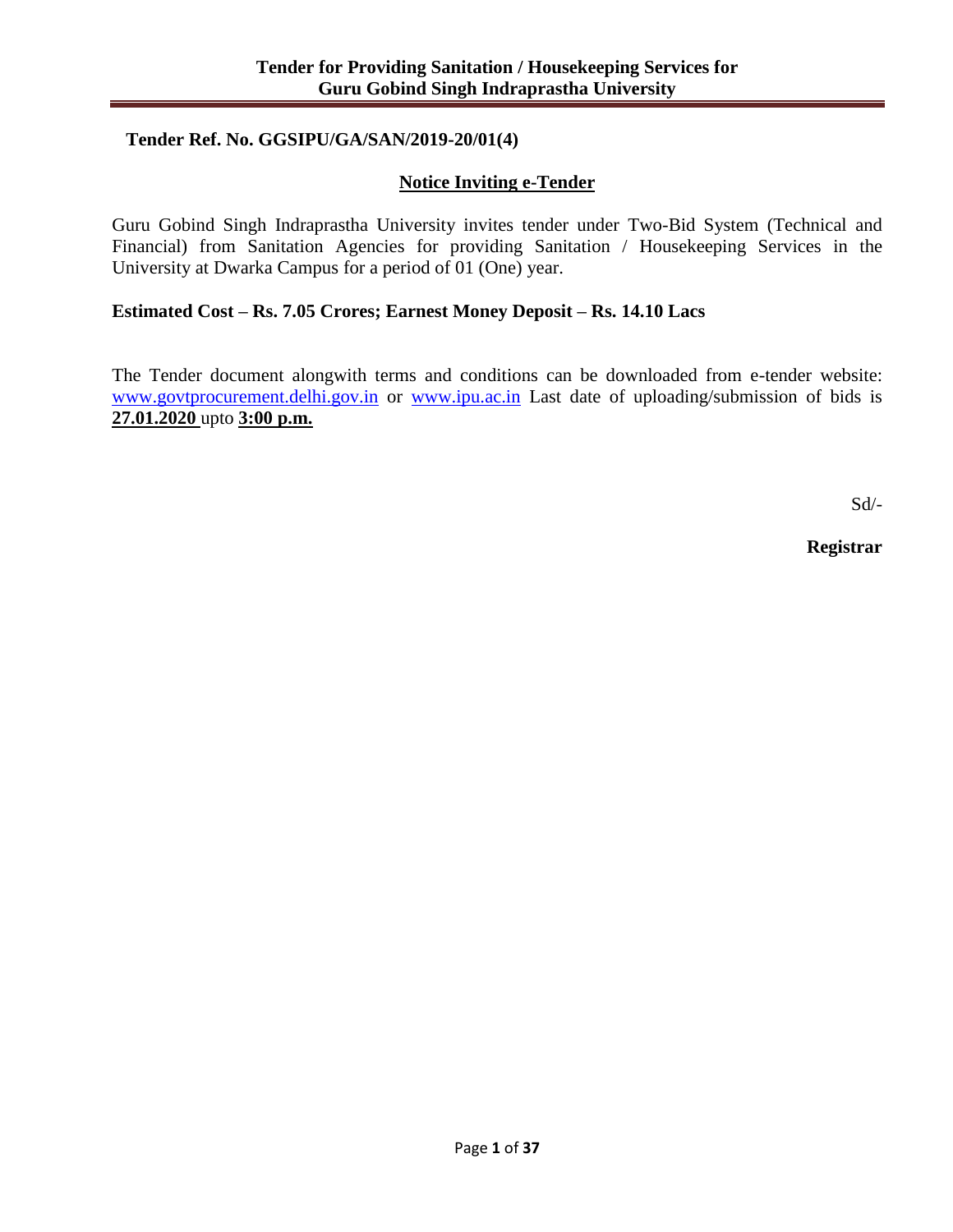# **Tendering Schedule and instructions for bidders**

| Name of work                                                                                                                  | Providing Sanitation / Housekeeping Services for Guru<br>Gobind Singh Indraprastha University at Dwarka<br>Campus                                                                                                                                                                                                                                                                                                                                                                          |
|-------------------------------------------------------------------------------------------------------------------------------|--------------------------------------------------------------------------------------------------------------------------------------------------------------------------------------------------------------------------------------------------------------------------------------------------------------------------------------------------------------------------------------------------------------------------------------------------------------------------------------------|
| <b>Estimated Cost</b>                                                                                                         | Rs. 7.05 Crores (Seven Crores Five Lacs Only).                                                                                                                                                                                                                                                                                                                                                                                                                                             |
| <b>Earnest Money Deposit (EMD)</b>                                                                                            | Rs. 14,10,000/- (Rs. Fourteen Lacs Ten Thousand Only).<br>EMD may be paid in the shape of FDR/BG of any<br>Nationalized/scheduled bank or Online in favour of<br>Registrar, Guru Gobind Singh Indraprastha University,<br>and Payable at Delhi. In no case, cheque and/or cash will<br>be accepted. "Micro & Small Enterprises are exempted<br>from depositing EMD, on submission of attested copy of<br>valid registration certificate as MSE from authority<br>defined in the MSME Act." |
| Last<br>date,<br>time<br>and<br>venue<br>of<br>submission of EMD & Bid Documents                                              | The Technical & Financial Bid should be uploaded on<br>the e-tender website: www.govtprocurement.delhi.gov.in<br>Original EMD in a sealed envelope should be dropped in<br>the Office of Dy. Registrar (General Administration),<br>Room No. 36, Ground Floor, Administrative Block, Guru<br>Gobind Singh Indraprastha University, Sector -16-C,<br>Dwarka, New Delhi-110078. Latest by 27.01.2020 upto<br>03:00 P.M                                                                       |
| Date and Time of Pre-Bid Meeting                                                                                              | 10.01.2020 at 03:00 P.M                                                                                                                                                                                                                                                                                                                                                                                                                                                                    |
| Date, Time $\&$ Venue for opening of<br>Technical bid in presence of the<br>authorized representatives of bidders,<br>if any, | $27.01.2020$ at $03:30$ P.M in the office of Dy. Registrar<br>(General Administration) at Dwarka Campus                                                                                                                                                                                                                                                                                                                                                                                    |
| Date of opening of Financial bid                                                                                              | Financial bid of eligible bidders shall be opened on e-<br>tender website: www.govtprocurement.delhi.gov.in on<br>the Fifth $(5th)$ working day from the date of publishing<br>the result of technical evaluation.                                                                                                                                                                                                                                                                         |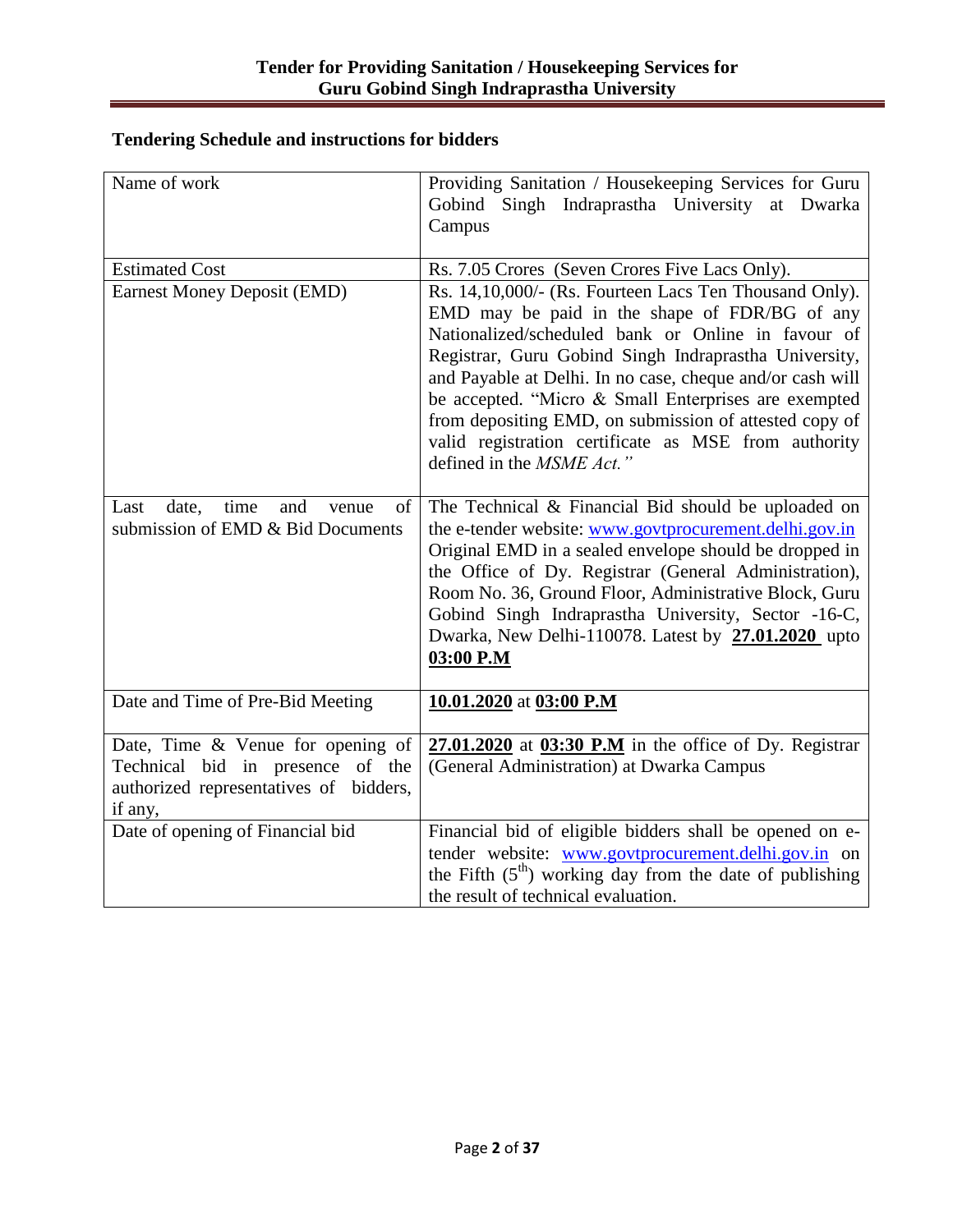## **INFORMATION AND INSTRUCTIONS FOR BIDDERS**

# **FOR e-TENDERING FORMING PART OF NIT**

- 1. Information and instruction for contractors will be a part of NIT
- 2. The Bid document as uploaded can be viewed and downloaded free of cost by anyone including intending bidder. But the bid can only be submitted after uploading the mandatory scanned documents.
- 3. After submission of the bid the bidder can resubmit revised bid any number of time but before the last date and time of submission of bid as notified.
- 4. While submitting the revised bid, bidder can revise the rate of one or more items any number of times (he need not re-enter rate of all the items) but before last date and time of submission of bid as notified.
- 5. On opening date, the bidder can login and see the bid opening process.
- 6. Bidder can upload documents in the form of JPG format and PDF format.
- 7. It is mandatory to upload scanned copies of all the documents as stipulated in the bid document. If such document is not uploaded his bid will become invalid and shall be rejected.
- 8. If the bidder is found ineligible after opening of bid, his bid shall become invalid and shall be rejected.
- 9. If any discrepancy is noticed between the documents as uploaded at the time of submission of bid and hard copies as submitted physically by the bidder the bid shall become invalid and shall be rejected.
- 10. Bidder must ensure to quote rate of each item. The column meant for quoting rate in figures appears in pink color and the moment rate is entered it turns sky blue.

In addition of this while selecting any of the cells a warning appears that if any cell is left blank the same shall be treated as "0". Therefore, if any cell is left blank and no rate is quoted by the bidder rate of such items shall be treated as "0" (Zero).

- **11. Payment of Cost of Tender Documents:** The collection of cost of Tender documents is dispensed away with, as there is no physical supply of tender documents and also to have absolute anonymity of the bidder participating in e-procurement solution. The bidder can view/download the tender documents, from the e-tender website: [www.govtprocurement.delhi.gov.in.](http://www.govtprocurement.delhi.gov.in/) or www.ipu.ac.in
- **12. Submission of Bid:** The bidders who are desirous of participating in e-procurement shall submit the price bid in the standard format prescribed in the tender document displayed at [www.govtprocurement.delhi.gov.in.](http://www.govtprocurement.delhi.gov.in/) The bidder shall upload the scanned copies of all the relevant certificates, documents etc. on the [www.govtprocurement.delhi.gov.in](http://www.govtprocurement.delhi.gov.in/) in support of their price bid. The bidder shall sign on all the statements, documents, certificates uploaded by him, owning responsibility for their correctness/authenticity.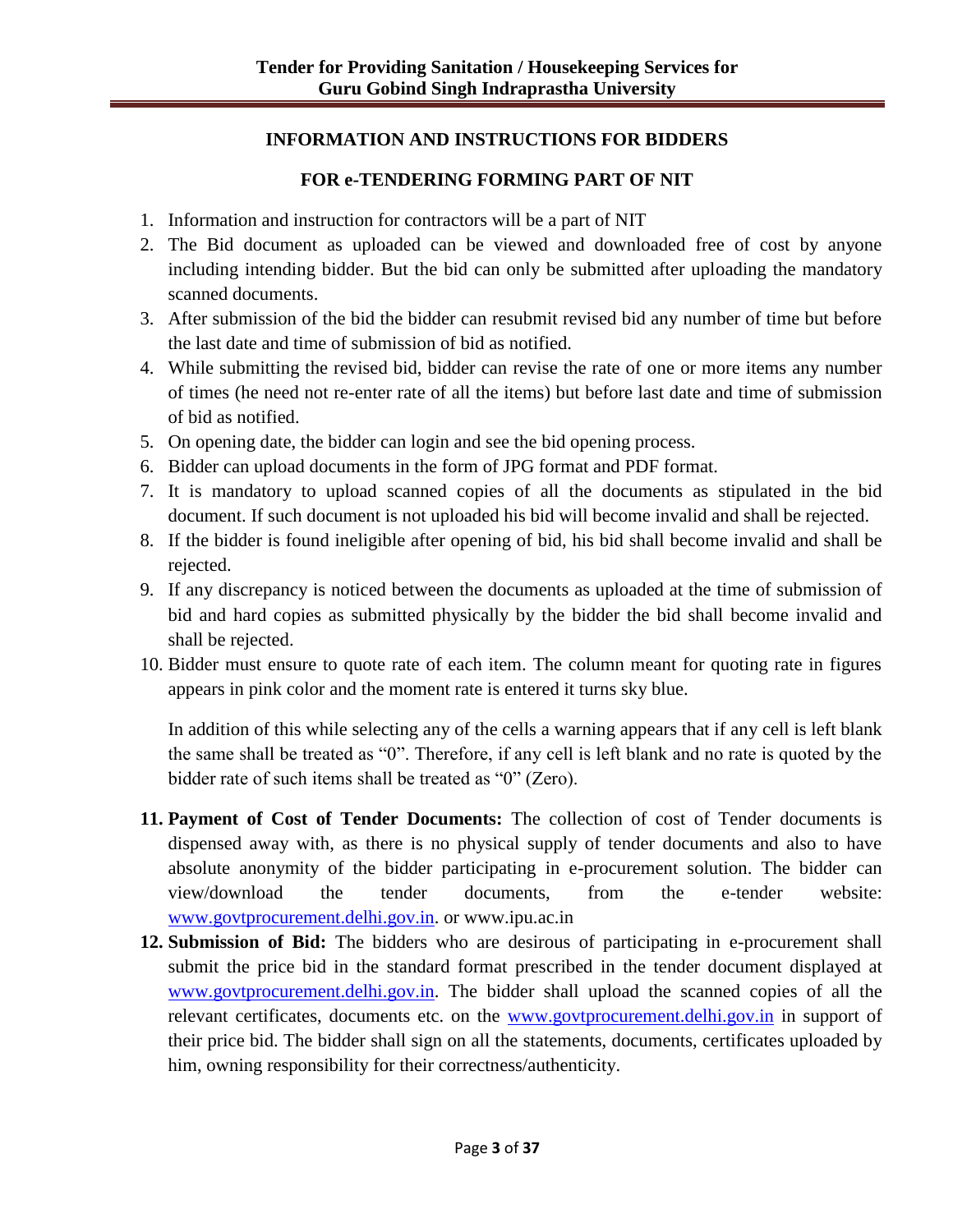**13. Payment of Bid Security (Earnest Money Deposit):** The EMD shall be in the shape of FDR/BG of any Scheduled Bank in favor of Registrar, Guru Gobind Singh Indraprastha University, New Delhi have to be deposited. The EMD should be valid for 45 days beyond the bid validity period.

Xerox copy of the FDR/BG is to be scanned and uploaded along with the bid and the original FDR/BG shall be sent to the office of Dy. Registrar (Gen.Admn.) so as to reach before date & time mentioned in NIT. Failure to furnish the original FDR/BG as EMD and other documents before the date and time mentioned in NIT will entail rejection of Bids.

"Micro & Small Enterprises are exempted from depositing EMD, on submission of attested copy of valid registration certificate as MSE from authority defined in the *MSME Act."* 

- 14. **Price Bid (Financial Bid) Opening:** The price bids will be opened by the Dy. Registrar (Gen. Admn.) at the specified date and time and the result will be displayed on the website: [www.govtprocurement.delhi.gov.in](http://www.govtprocurement.delhi.gov.in/) which can be seen by all the bidders who participated in the tender.
- **15. Processing of the Tender:** The concerned officer/officers will evaluate and process the tenders as done in the conventional tenders and will communicate the decision to the bidder online.
- **16. Participation of Bidders at the time of Opening of the Bids:** Bidders have two options to participate in tendering process at the time of opening of bid:
	- **i)** Bidder can come to the place of opening of bids (electronically) as done in the conventional tender process.
	- **ii)** Bidder can see the process online
- **17. Signing of agreement:** After the award of the contract, an agreement shall be signed as done in conventional tenders.

## **1. TERMS AND CONDITIONS**

### 1.0 **Definitions**

For the purpose of the tender (as hereinafter defined) the following words and expressions shall have the meaning hereby assigned to them except where the context otherwise requires:

- 1.1 '**The University / University'** shall mean the Guru Gobind Singh Indraprastha University on whose behalf the Registrar or any officer authorized by the University shall execute and sign the correspondence and documentation.
- 1.2 'Competent Authority' shall mean the Vice Chancellor or his nominee of Guru Gobind Singh Indraprastha University.
- 1.3 'Agency/Contractor' shall mean a bidder whose tender has been accepted by the University in writing.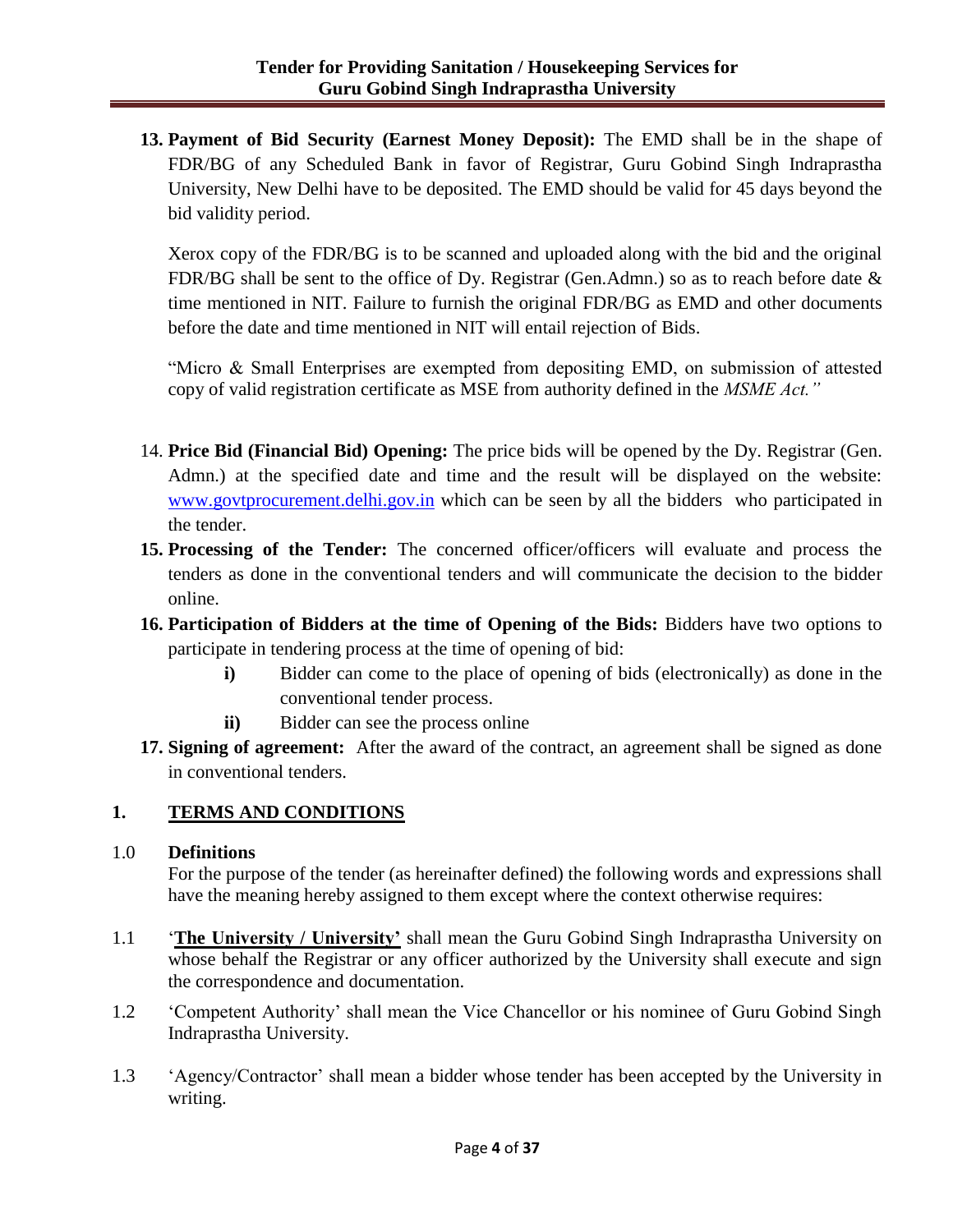- 1.4 'The Tender' shall mean the tender form (including earnest money deposit, the notice inviting tender, the terms & conditions), technical bid and financial bid.
- 1.5 'Letter of Acceptance' shall mean communication by the University to the bidder to convey the acceptance of the offer.
- 1.6 'Personnel'/Workers/Sanitary Staff means, Sweeper, Sewermen, Supervisor.
- 1.7 'Guru Gobind Singh Indraprastha University' shall mean Guru Gobind Singh Indraprastha University, Dwarka campus (60.46 acres) area including buildings, play grounds, open areas, roads and parking.
- 1.8 'Similar work' shall mean providing Sanitation / Housekeeping Services by way of deployment of Sweeper, Sewermen and Supervisor.
- 1.9 Tentative Estimated Cost: The work is tentatively estimated to cost Rs. 7.05 Crores.

#### **2.0 Eligibility And Selection Criteria**

#### **2.1 Initial Eligibility Criteria**

The intending bidder should satisfy the following criteria:-

- 1. Should have valid Registration no. & PAN of the Firm/Company (Attach self attested copy of the Certificate).
- 2. Should have valid EPF, ESI, GST Registration or proof of having applied for same, ISO 9001:2008, 14001:2009, OHSAS 18001:2007 Certification (Self attested copies of registration to be attached).
- 3. Should have minimum Solvency issued by a Nationalized/Scheduled Bank of Rs. 2.82 Crores (Two Crores Seventy Two Lacs only) in original and shall be submitted in a sealed envelope addressed to Registrar, G.G.S.I.P. University in the format as per **Annexure III** along with EMD.
- 4. Should have minimum annual average turnover of **Rs. 7.05 Crores** during the last 3 financial years ending 31<sup>st</sup> March, 2019. Certificate of Chartered Accountant certifying turnover to be attached. (**Annexure – II**)
- 5. Should have satisfactorily completed following similar works in last seven years ending **last date of receipt of tender**:-

At least One similar work of completed value not less than Rs. 5.64 crores

Or

At least Two similar work of completed value not less than Rs. 4.23 crores each

Or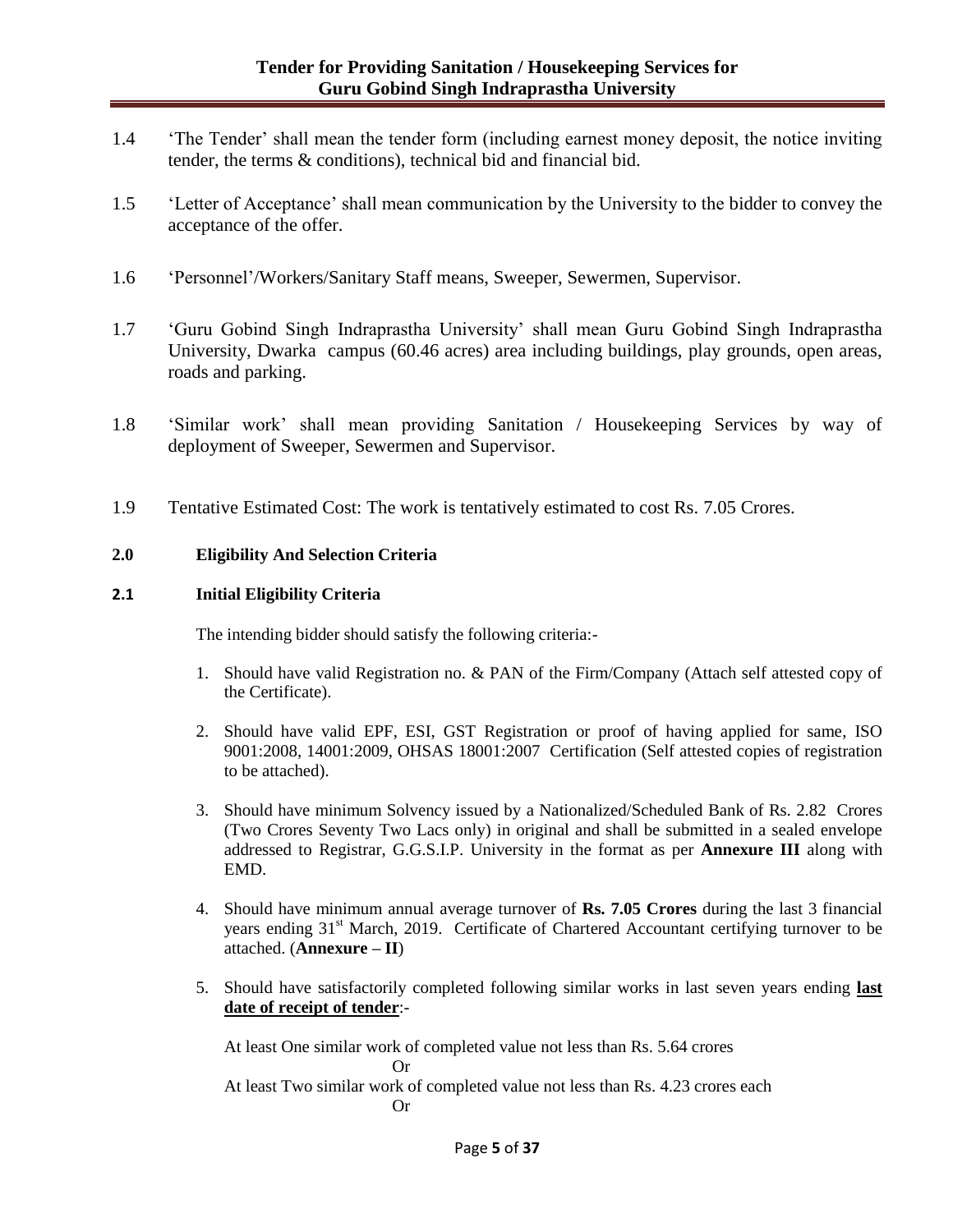At least Three similar work of completed value not less than Rs. 2.82 crores each

"Similar work" means the work of providing Sanitation/Housekeeping Services in Government Department, State Government, PSU, Autonomous Body, University / Educational Institution, Bank, Hotel, Hospital, Airport, Shopping Mall, private entity at single location.

And

Should have satisfactorily completed one work of Sanitation/Housekeeping of value not less than Rs. 2.82 Crores in last seven years ending last date of receipt of tenders in the University/College/Educational Institute. This work can be additional or one of the works mentioned above. (i) Details to be furnished in Annexure VII.

And

Should have satisfactorily completed one work of Sanitation/Housekeeping of value not less than Rs. 2.82 Crores in last seven years ending last date of receipt of tenders in Central Government/State Government/ Autonomous Body/Semi Govt./Govt. Undertakings/P.S.U at single location. This work can be additional or one of the works mentioned above. (i) Details to be furnished in Annexure VII.

(ii) Copy of Performance Certificate (**Annexure – VIII)** issued by Officer not below rank of Asstt. Registrar/Administrative Officer/Executive Engineer or Equivalent should be attached. In case of experience of Private Establishment, it should be supplemented with **Form 26A or TDS Certificate**.

- 6. Should have a running contract of Sanitation/Housekeeping work with atleast 150 manpower deputed on the job with Central Govt./Semi Govt./ Govt. Undertaking/PSU/Educational Institute/Private entity at single location. Must produce the copy of Work Order/Contract Agreement and Labour License. (**Annexure – IX**)
- 7. Should have minimum strength of 500 employees on its payroll. Copy of Challan/ECR of EPF/ESIC in support of establish the strength to be submitted. (**Annexure – IX**)
- 8. Should not have been blacklisted/debarred/contract terminated by any Govt./Semi Govt./ Govt. Undertaking/PSU or any other organization in last 03 years. An undertaking to be submitted as per (**Annexure-IV**).
- 9. Should not have incurred loss in more than 02 years in last 05 financial years ending  $31<sup>st</sup>$ March, 2019. A certificate of Chartered Accountant for Profit/Loss in last five years to be submitted. (**Annexure – II**)
- 10. Joint Ventures / Consortiums are not accepted.
- 11. Should have well established office in Delhi/NCR. Proof of office in form of electricity bill/water bill/property tax or any other document in support of establishment.

#### **2.2 Technical Bid Evaluation Criteria**

Those bidders who fulfill the initial eligibility criteria as mentioned in 2.1 above shall be further evaluated as per following criteria:-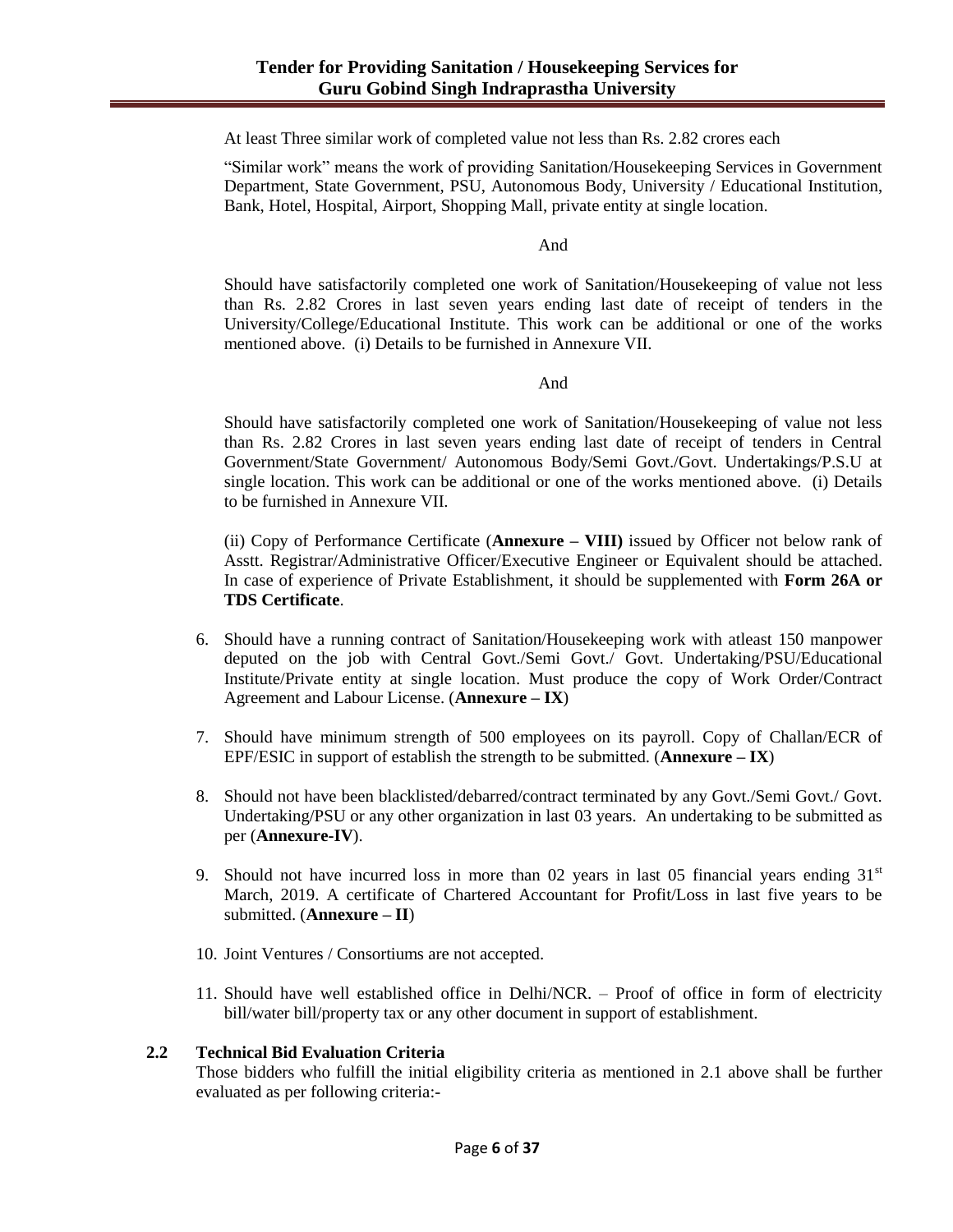## **Tender for Providing Sanitation / Housekeeping Services for Guru Gobind Singh Indraprastha University**

| S. No. | <b>Criteria</b>                                                         | Max.           |
|--------|-------------------------------------------------------------------------|----------------|
|        |                                                                         | <b>Overall</b> |
|        |                                                                         | <b>Marks</b>   |
| 1.     | <b>Financial Strength</b>                                               | 20             |
|        | Turn over (15 Marks) - ( <b>Annexure II</b> )                           |                |
|        | Solvency $(2 Marks) - (Annexure III)$                                   |                |
|        | Profit/Loss $(3 Marks) - (Annexure II)$                                 |                |
| 2.     | <b>Availability of Human Resource</b>                                   | 20             |
|        | Running Contract (10 Marks) - (Annexure – IX)                           |                |
|        | Strength in Last 1 year $(10 \text{ Marks})$ - $(\text{Annexure} - IX)$ |                |
| 3.     | Past Performance (Annexure - VII & VIII)                                |                |
|        | Experience of Similar Projects (20 Marks)                               | 45             |
|        | <b>Clients Satisfaction (10 Marks)</b>                                  |                |
|        | Experience in University / Education Institute (15 Marks)               |                |
| 4.     | Availability of Machinery - (Annexure – XI)                             | 15             |
|        | Total                                                                   | 100            |

### **Note:**

- The detailed marking is attached at Annexure VI.
- A bidder should secure minimum of 60% marks in each criteria separately and overall 65% marks to qualify for opening of financial bids.
- Performance Certificate without any mention of client satisfaction will be considered as satisfactory.
- The qualified shortlisted bidders shall have to go through physical demonstration of Machineries/Equipments before the University authorities in accordance to machineries mentioned at Annexure – XI. The machineries demonstrated will be considered for marking.

### **2.3 The documents to be uploaded by the bidder as Technical Bid are as under:**

- (i) Self Attested copy of Registration of Firm
- (ii) Self Attested copy of PAN
- (iii) Self Attested copy of EPF Registration
- (iv) Self Attested copy of ESI Registration
- (v) Self Attested copy of GST Registration or proof of having applied for obtaining the same.
- (vi) Self Attested copies of ISO Registration
- (vii) Copy of EMD in favour of Registrar, GGSIPU or copy of receipt for online submission of EMD. In case of exemption, copy of registration certificate as MSE from authority defined in the MSME Act.
- (viii) Self attested copy of office proof (in Delhi/NCR) of the agency in form of electricity bill/water bill/property tax or any other document in support of established office in Delhi/NCR.
- (ix) Applicant Detail (Annexure I)
- (x) Self attested copy of CA's certificate Annual Average Turnover and Profit Loss Account. (Annexure – II).
- (xi) Self attested copy of Solvency Certificate (Annexure III)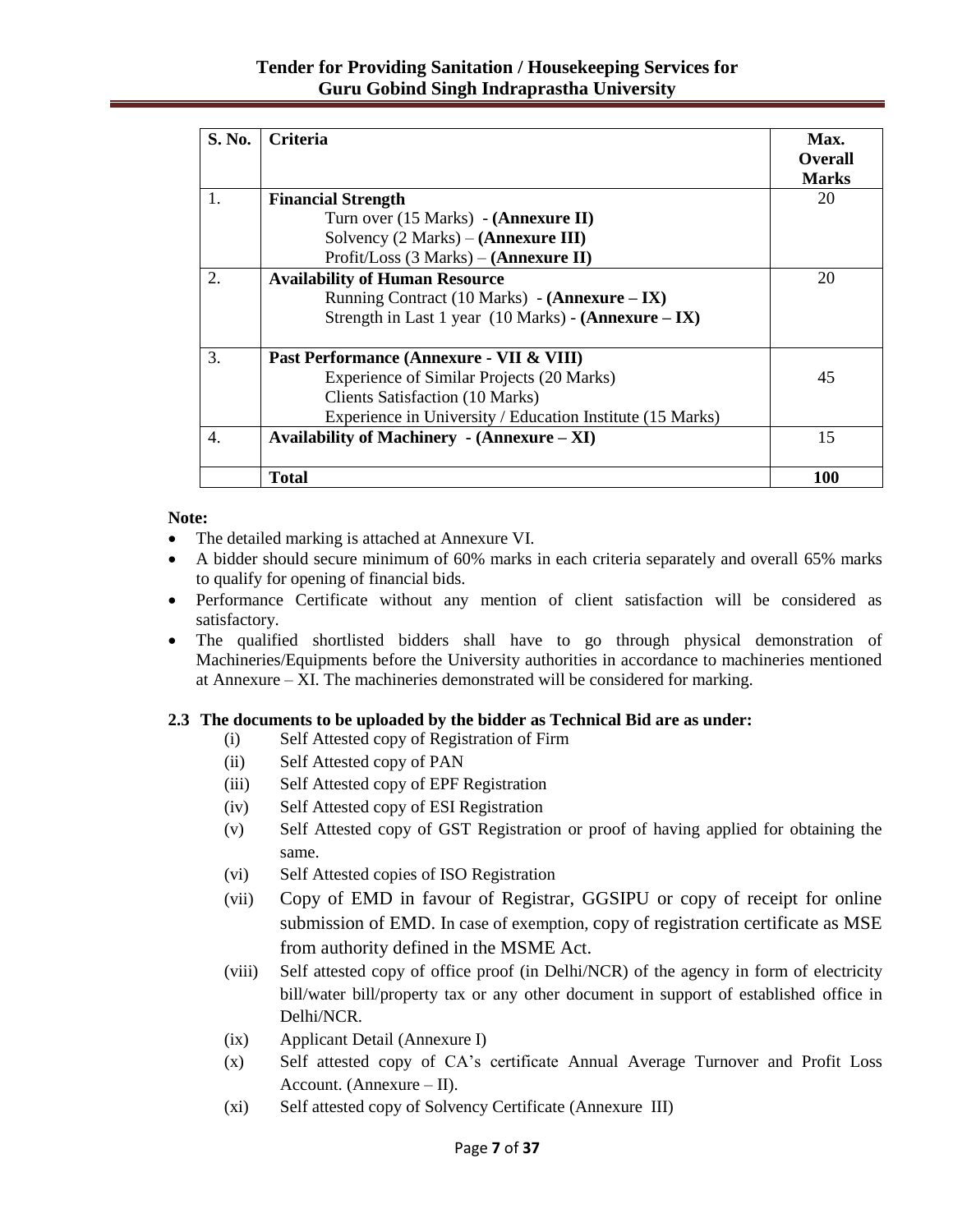- (xii) Declaration regarding Blacklisting/Debarring for taking part in tender (Annexure IV).
- (xiii) Self attested copy of details of similar works completed in support of eligibility criteria for evaluation (Annexure VII).
- (xiv) Self Attested copy of Performance Certificates (Annexure VIII).
- (xv) Self attested copy of Availability of Machinery / Equipments (Annexure XI).
- (xvi) Self attested copy of proof of running contract with 150 manpower and labour license (Annexure IX)
- (xvii) Registration certificate as Micro and Small Enterprises, wherever applicable.

### **3. EARNEST MONEY DEPOSIT AND PERFORMANCE SECURITY DEPOSIT**

- **3.1** The Earnest Money Deposit (EMD) shall be submitted by all bidders in original in hard copy (in an envelope). "Micro & Small Enterprises are exempted from depositing EMD, on submission of attested copy of registration certificate as MSE from authority defined in the MSME Act." The document with regards to claim of valid exemption shall be required to be submitted along with other documents mentioned in clause 2.3 above.
- 3.2 Bidder will submit the Bid for Sanitation / Housekeeping Services in the University along with Earnest Money Deposit amounting to Rs. 14.10 lacs through FDR, Bank Guarantee or Online in favour of Registrar, Guru Gobind Singh Indraprastha University, Delhi. In no case, cheque and/or cash will be accepted. The On-line detail is as follow:-

| <sup>1.</sup>    | <b>Accounts Holder Name</b> | Registrar, Guru Gobind Singh Indraprastha University |
|------------------|-----------------------------|------------------------------------------------------|
| 2.               | Account No.                 | 927860555                                            |
| 3.               | <b>IFSC</b> Code            | <b>IDIB000G082</b>                                   |
| $\overline{4}$ . | <b>Bank Name</b>            | <b>Indian Bank</b>                                   |
| 5.               | Micr Code                   | 110019071                                            |
| 6.               | <b>Accounts Type</b>        | SB (Saving)                                          |
| 7.               | <b>CBS Code/Branch Code</b> | 02029                                                |
| 8.               | Branch Name & Address       | GGSIPU, Sector-16C, Dwarka, New Delhi-110078         |
| 9.               | Banker's Phone No.          | 011-28035244                                         |

*Note:- The bid security should remain valid for a period of 45 days beyond the final bid validity period.*

3.3 Total performance security deposit will be 10% of the total value of the contract of the qualifying Tender. This will be in the form of FDR/Bank Guarantee or Online payment. Performance security will have to be submitted with in 15 (fifteen) days from award of work extendable by 05 (five) days for genuine reasons under satisfaction of the Registrar. Non submission of Performance Security Deposit within the said 15 days or the extended 05 days will entail forfeiture of the EMD and revocation of the tender without any notice to the accepted agency. In such case, the said agency should not be allowed to participate in the re-tendering process. The validity of the Performance Security should be 60 days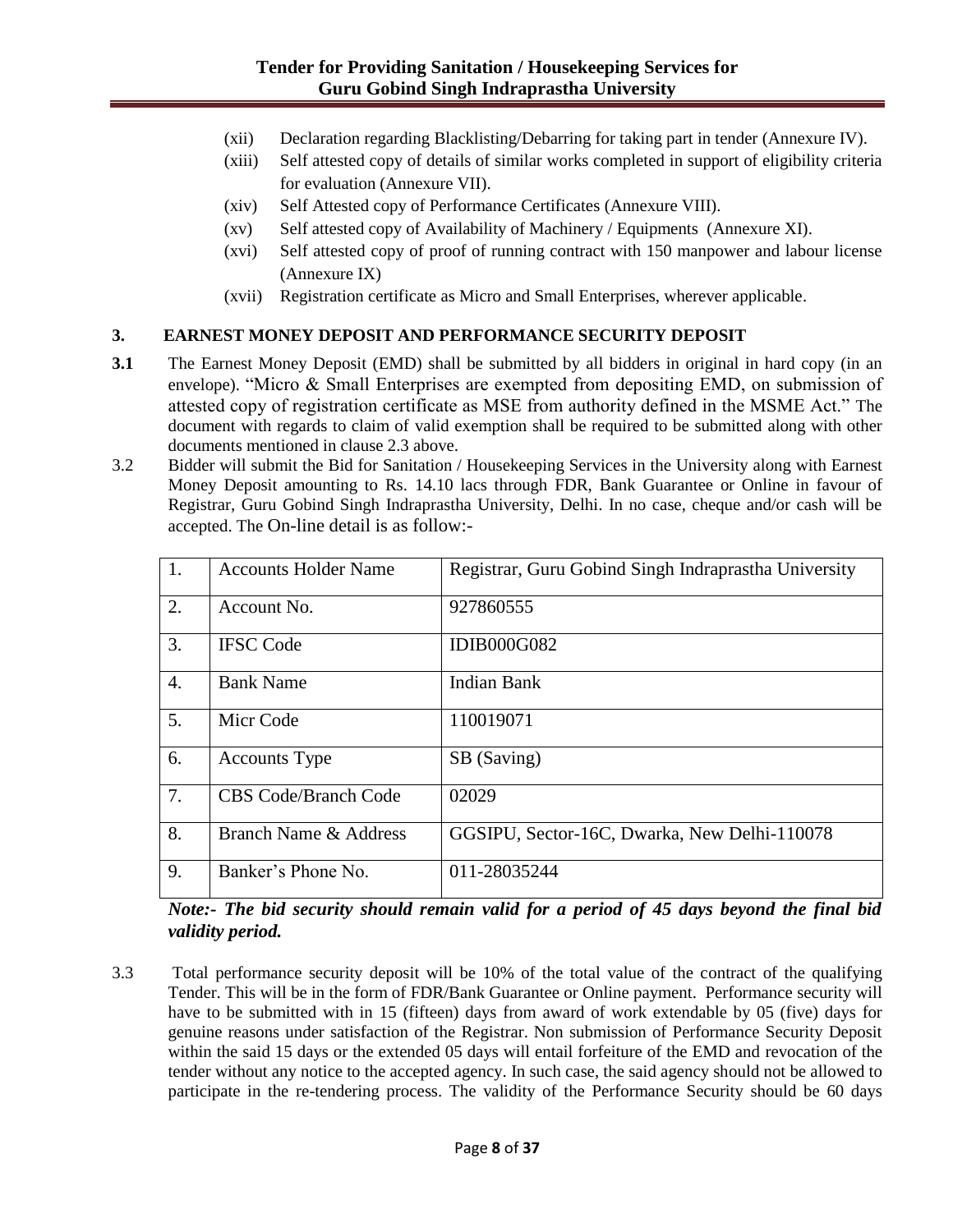beyond the date of completion of all contractual obligations. In case, the time period is extended, the bidder shall extend the time period of the performance security accordingly.

3.4 The E.M.D. of unsuccessful bidders will be returned after finalization of the contract without any interest as per Rules. In case of successful bidder, amount paid as E.M.D. will be refunded without any interest after receiving performance security deposit.

### **4.0 SUBMISSION OF TENDER**

- 4.1 There shall be pre-bid conference, which is proposed to be held in the office of Dy. Registrar (Gen. Admin.), Guru Gobind Singh Indraprastha University, Sector 16-C, Dwarka, New Delhi, at **11:00 A.M. on 10.01.2020** for intending applicants in which any of their doubts shall be clarified besides discussion on any other related issue proposed by the perspective bidders.
- 4.2 The bidder should upload their bids on the e-tender website: [www.govtprocurement.delhi.gov.in.](http://www.govtprocurement.delhi.gov.in/) The original EMD should be submitted in office of Dy. Registrar (General Administration), Ground Floor, Room No. 36, Administrative Block, Guru Gobind Singh Indraprastha University, Sector 16-C, Dwarka, New Delhi- 110078, in a sealed envelope superscribed as "**TENDER FOR PROVIDING SANITATION / HOUSEKEEPING SERVICES FOR G.G.S.I.P. UNIVERSITY".**

## **5.0 FINANCIAL BID**

5.1 The bidder should quote the amount tendered in financial bid in the format attached as **Annexure 'V'**  and it should be uploaded on e-tender website: [www.govtprocurement.delhi.gov.in](http://www.govtprocurement.delhi.gov.in/) Only Service Charges for providing Sanitation / Housekeeping Services in accordance with Scope of Work (Clause No. 6), other terms  $\&$  conditions defined in the tender document including consumables, machinery  $\&$ equipment, worker uniforms, all overhead and incidental expenses from fulfillment of the agency's obligation defined in the tender document shall be quoted in the Financial Bid. (i) Wages of manpower, EPF, ESIC, Leave Encashment, GST, Gratuity and Bonus (if applicable) shall be paid/reimbursed separately on the basis of actual deployment of manpower and applicable minimum wages notified by Govt. of NCT of Delhi from time to time. These are not to be included in the Financial Bid at Annexure 'V'. (ii) If the amount / cost mentioned in Financial Bid at Annexure 'V' are not found justified/reasonable, the University may reject the bid of bidder whom rates are not justified/reasonable. If any column of item 1 to 4 are left blank at Annexure 'V', the bid of the concerned bidder will be rejected.

The lowest bidder will have to submit original documents within one week of opening of financial bid.

## 5.2 **Opening of Financial Bid and Evaluation:**

- (a) Financial bid of only those bidders who fulfill the criteria of Technical Bid Evaluation as mentioned at 2.2 shall be opened.
- (b) The work will be awarded to the L-1 agency. In case the financial bid of more than one agency is same as L-1, then the work will be awarded to the agency which gets the higher marks in 2.2.
- (c) The University will open the 'Financial Bids' of technically qualified bidders on e-tender website at  $3:00$  P.M. on  $5<sup>th</sup>$  working day from the date of publishing the result of technical evaluation, in the presence of the qualified bidders or their representatives, if any.

## 5.2.1 **Rejection of Tender**

(i). The entire column and rows in the tender form (including tender form and Financial Bid) should be filled up. Tender incomplete by any mean may be rejected without assigning any reason.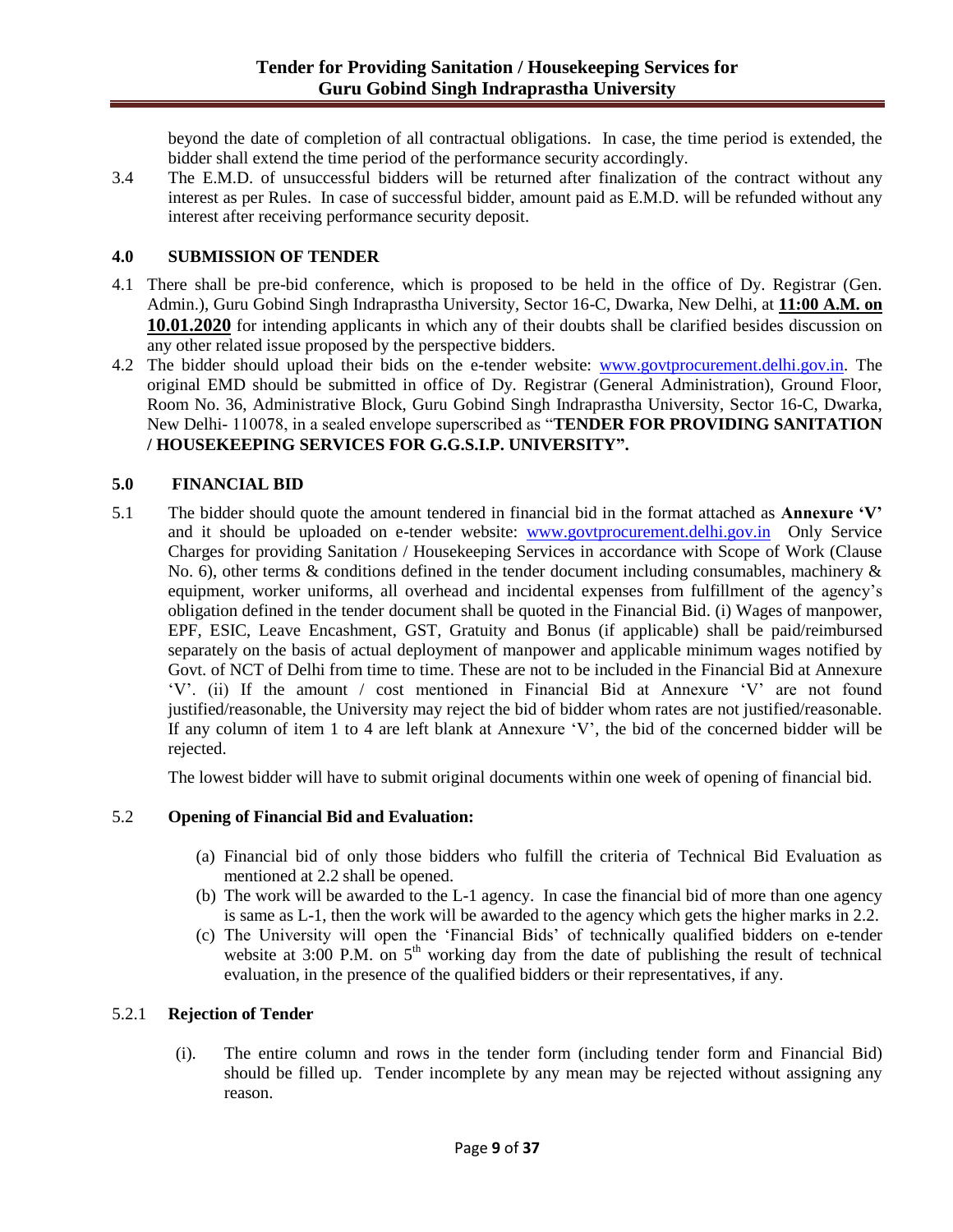- (ii). The Competent Authority of the University may reject any or all tender(s) without assigning any reason.
- (iii). If the bidder proposes any alternation in or additions to the prescribed form of tender or decline to carry out any work of the tender document; or any conditions mentioned, etc., his tender is liable to be rejected.
- (iv). The bid quoting 'Zero' Percent service charges will summarily rejected.

### 5.2.2 **Selection Criteria**

- 1. The tender will be awarded to that firm who had quoted lowest amount of Services Charges. In case two or more firms quote the same rates of services charges, successful bidder will be selected as per the following criteria:
	- i. Who had got the highest mark during the technical evaluation, selected for award the tender?
	- ii. In case two or more firms had quoted the same service charges and got the equal marks during the technical evaluation, the firm which has more turnover during the year 2018-19 will be selected for award the tender.
- 2. The decision of the Competent Authority of the Guru Gobind Singh Indraprastha University, Dwarka shall be final and binding on all the bidders.

### **6. SCOPE OF WORK**

(i) Complete & comprehensive housekeeping service/job contract which involves daily sweeping, cleaning, dusting of furniture and all other items, wet washing/mopping and allied housekeeping jobs in G.G.S.I.P. University.

#### **(ii) The agency will deploy following category of Manpower:-**

| Workers                                                      | Nos. |
|--------------------------------------------------------------|------|
| <b>Unskilled</b> - (Sweepers)                                | 200  |
| Unskilled $-$ (for various activities)                       | 67   |
| <b>Semi Skilled</b> - (Sewermen)                             | 02   |
| <b>Skilled/Supervisory Staff – Matriculate (Supervisors)</b> | 08   |
| <b>Total</b>                                                 | 277  |

*\* The above category and numbers may change at the discretion of Office-in-Charge and agency will have to comply the same. Additional manpower will have to be deployed over and above the manpower mentioned in the document as and when asked for by the University. The payment of additional manpower shall be made on the basis of applicable minimum wages per day on the date of actual deployment including applicable statutory allowances.*

(iii) The Agency shall be fully responsible for the sanitation/ housekeeping services in the University.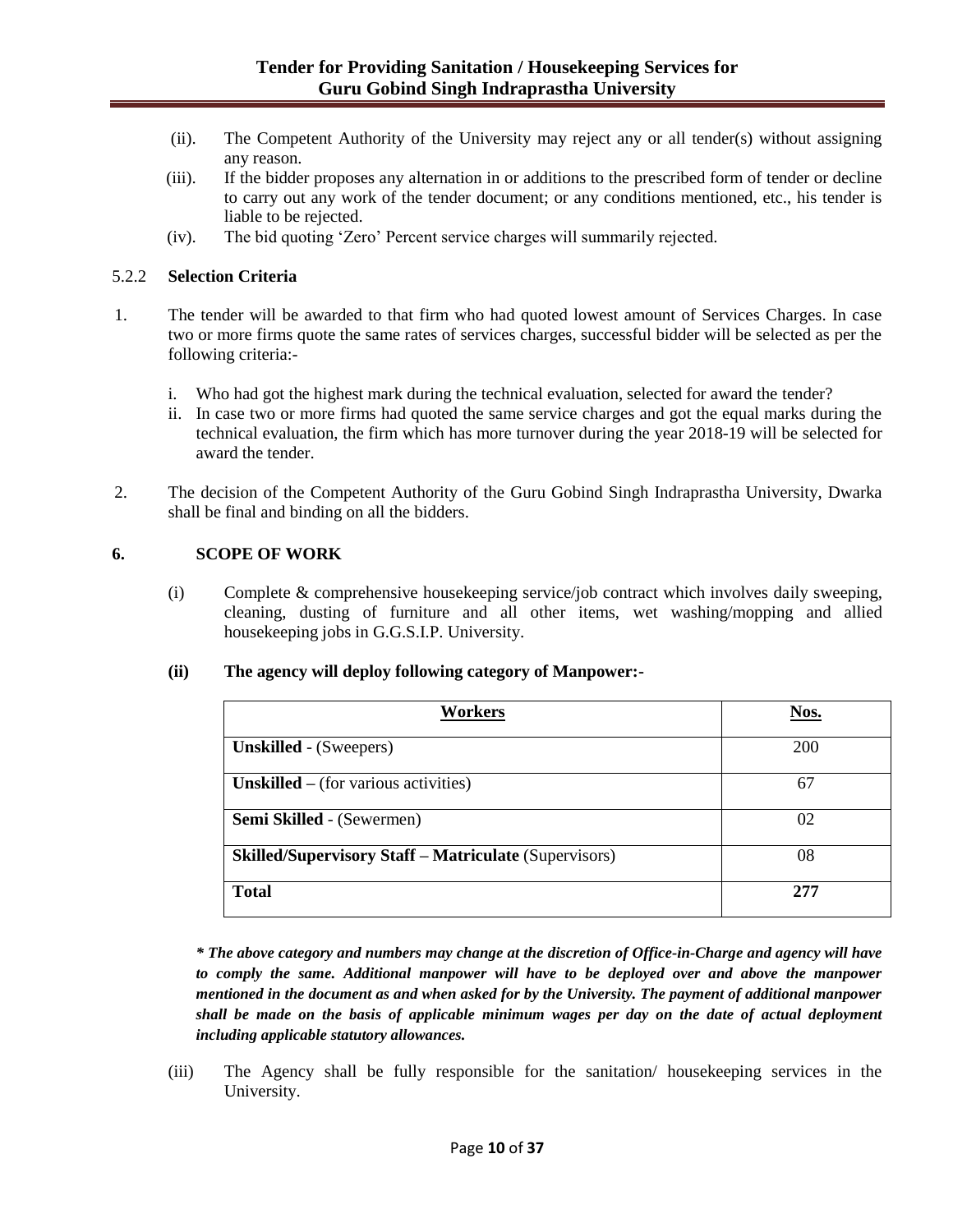- (iv) The cleaning area in the residential building limited to staircase landing area, corridors, roof top.
- (v) Daily sweeping, cleaning, collecting & disposal of dried leaves of trees/plants in the open/closed corridor, approach road, vehicle parking area, backside open yard/grounds.
- (vi) Sweeping, mopping, dusting, cleaning and all other allied works have to be completed before 9.00 a.m. on all working days, Saturday & Sunday. Non completion of work before 9.00 a.m. on any day shall attract penalties as deemed fit by the University. Some activities such as garbage removal etc. shall be completed in the evening after office hours (i.e. 6:00 pm onwards), on day to day basis. No spillover of the above work for the next day shall be permitted under any circumstances.
- (vii) However, regular cleaning of toilets (including fixtures such as WC's urinals, washbasins tiles etc.) Lobby, Corridors and other areas shall be done continuously during office hours (**at the regular interval as per requirement, usage and instruction given by the department from 9.00 am to 5.30 pm i.e during office hours and beyond)**
- (viii) The agency shall provide all consumables like refill the sanitary cubes, deodorizer, and other consumables like air fresheners, phenyl, toilet roll, tissue box and liquid soap for hand wash. The sanitation material/consumable shall be provided as per approved make in (Annexure-X). The agency has to provide minimum quantity or consumables on monthly basis as per Annexure-X. (a) The minimum required quantity which is to be provided every month for cleaning purpose and it may be increased as required or directed by the University. (b) The chemical should have pH value of 9.5 - 11 and should be only green seal certified chemicals certified by appropriate authority. (c) The list of consumables is not exhaustive and for the purpose of maintaining cleanliness to the satisfaction of University authority, the bidder may have to provide additional consumable items not mention in this list as per requirement and directed by the University from time to time. The agency shall bring the said material and nothing extra shall be paid for such material.
- (ix) The work to be carried out under this tender shall also include arranging of vacuum cleaners, scrubbing and polishing machines and equipments which are required to be used during execution of the work (**Annexure-XI**). All the machineries used should be appropriate for the surfaces existing on the site and in no way damage the surface/ fixtures/ fittings/ furniture beyond normal wear and tear. In case the agency or its employee damages the surface/ fixture/fitting/ furniture, the University will be well within its right to recover the cost of restoring the damaged area and/or impose a penalty on the agency. The decision of the Competent Authority of the Guru Gobind Singh Indraprastha University, Dwarka, Sector-16-C, Delhi-110078, will be final and binding on the agency.
- (x) The above also includes computers, machines, other office equipments, internal vertical surface (marble, glass panels and printed surface etc.) ceiling &fixtures, electric fans etc., whose cleaning is **very much** within the scope of housekeeping.
- (xi) The periodicity with which the job is to be carried out at the site is broadly divided into three categories namely Daily, Weekly and Fortnightly.
- (xii) The agency may visit the University campus on any working day between 11 a.m. to 4 p.m. under intimation to General Administration Branch, Room No. 36, Admn. Block, GGSIPU for the assessment of work.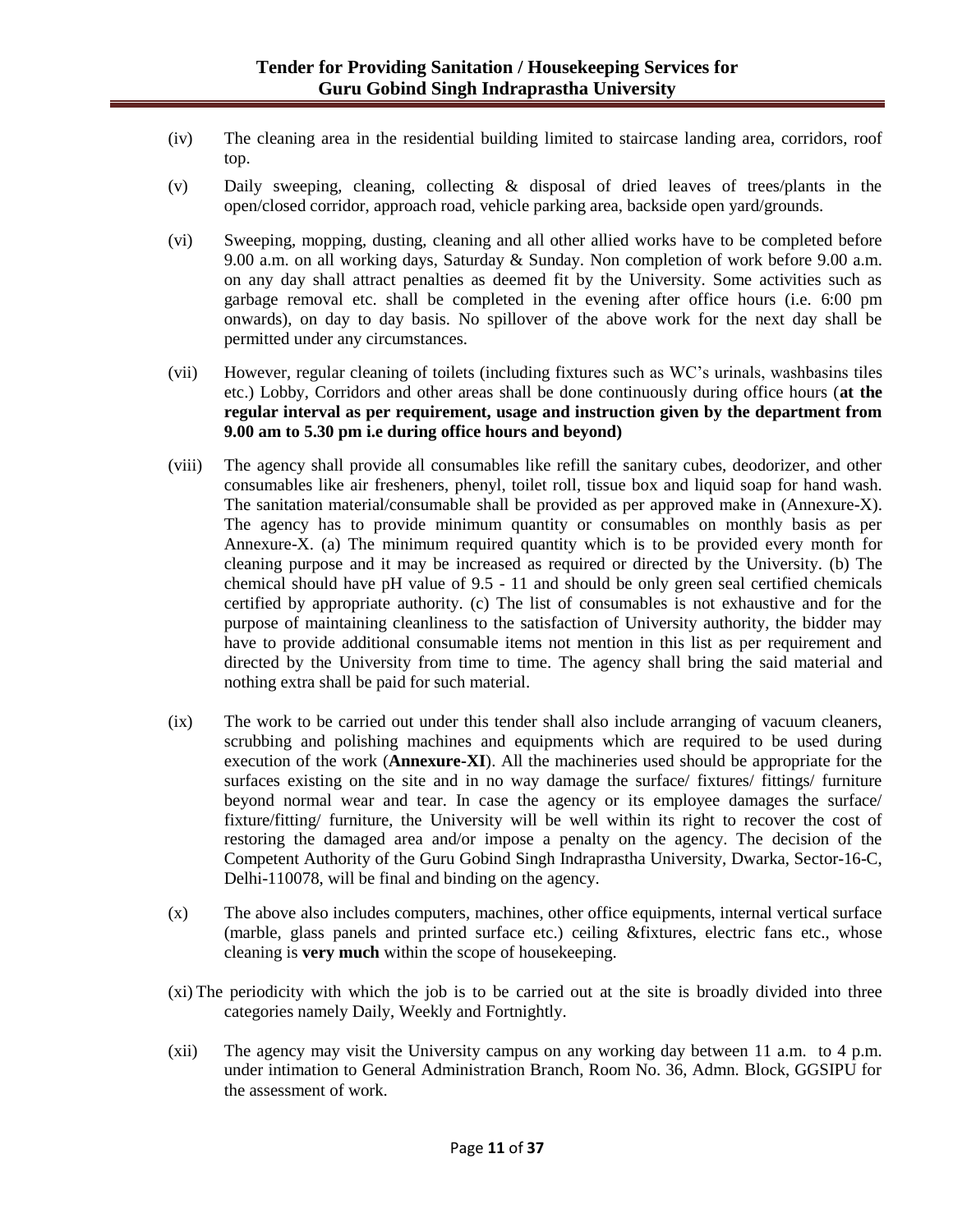#### **(xiii) THE DETAILS OF THE AREA COVERED UNDER THIS SCOPE OF WORK ARE AS UNDER:-**

| <b>Campus Specification</b> | <b>Dwarka Campus</b>             |
|-----------------------------|----------------------------------|
| 1. Built up Area            | 95,000 Sq. Meter (Approximately) |
|                             |                                  |
| 2. Plot Area                | $60.46$ Acres                    |
|                             |                                  |
| 3. Toilet / Bathroom        | Total $-329$                     |
|                             |                                  |

**Area details: Tentative area details are as under:**

\* The details given above are indicative only. The bidders are requested to visit the Dwarka Campus to assess the area/toilets etc. Sanitation services are to be provided in complete campus.

\*\* Further, additional sanitation manpower may be deployed at Surajmal Vihar Campus also if required in the future. In such cases payment shall be made on the terms & condition of the tender applicable in respect of the Dwarka Campus of the University.

### **(xv) DETAILS OF JOBS TO BE CARRIED OUT ON DAILY BASIS:-**

- (a) Daily General cleaning (sweeping, mopping, dusting and any other connected work) of the office rooms, open office halls, conference rooms (Halls), Auditorium, Library, reception, corridors, stairs, Air Handling Unit area, space for water coolers & toilets, parking areas, service area, corridors & staircase of hostels and residential area, all roads inside the University etc. and all unspecified areas/ location within the University.
- (b) Daily Removal of garbage from dustbins and collected at place designated in the University Campus.
- (c) Daily Cleaning of table top, chairs, almirahs, frames, panels, railings, glasses and cabin partitions with approved cleaning material.
- (d) Daily cleaning of all the terrace, stairs of all buildings/blocks, hostels, residential complex of the University.
- (e) Daily cleaning of flooring of dining area of Canteen, Kiosk, Hostel Mess except their Kitchen, Stores & Washing area.
- (f) Daily Stain removal treatment of entire premises including stairs, area of office cabins, conference halls, Auditorium, reception, toilets etc. and stain removing of the furniture and equipments.
- (g) Daily Air freshener spray in conference room (if required), Auditorium, Air Handling Unit, officer's rooms once in a day and also on requirement basis as directed by the department.
- (h) Daily Cleaning and dusting of Lab equipments and machines lying on the site.
- (i) Daily Restocking of toiletries in toilets after intensive daily checking in the morning and afternoon cleaning and scrubbing of toilets, WC's urinals wash basin, floor area of toilets and cleaning and wet dusting / wiping of mirrors, frames etc. in toilet with approved material, re-filling liquid soap dispensers (on daily basis in toilets and requirement basis in officers toilets), re-filling of toilet rolls / tissue papers etc.
- (j) Cleaning and dusting of planters, paintings, posters, notice board etc.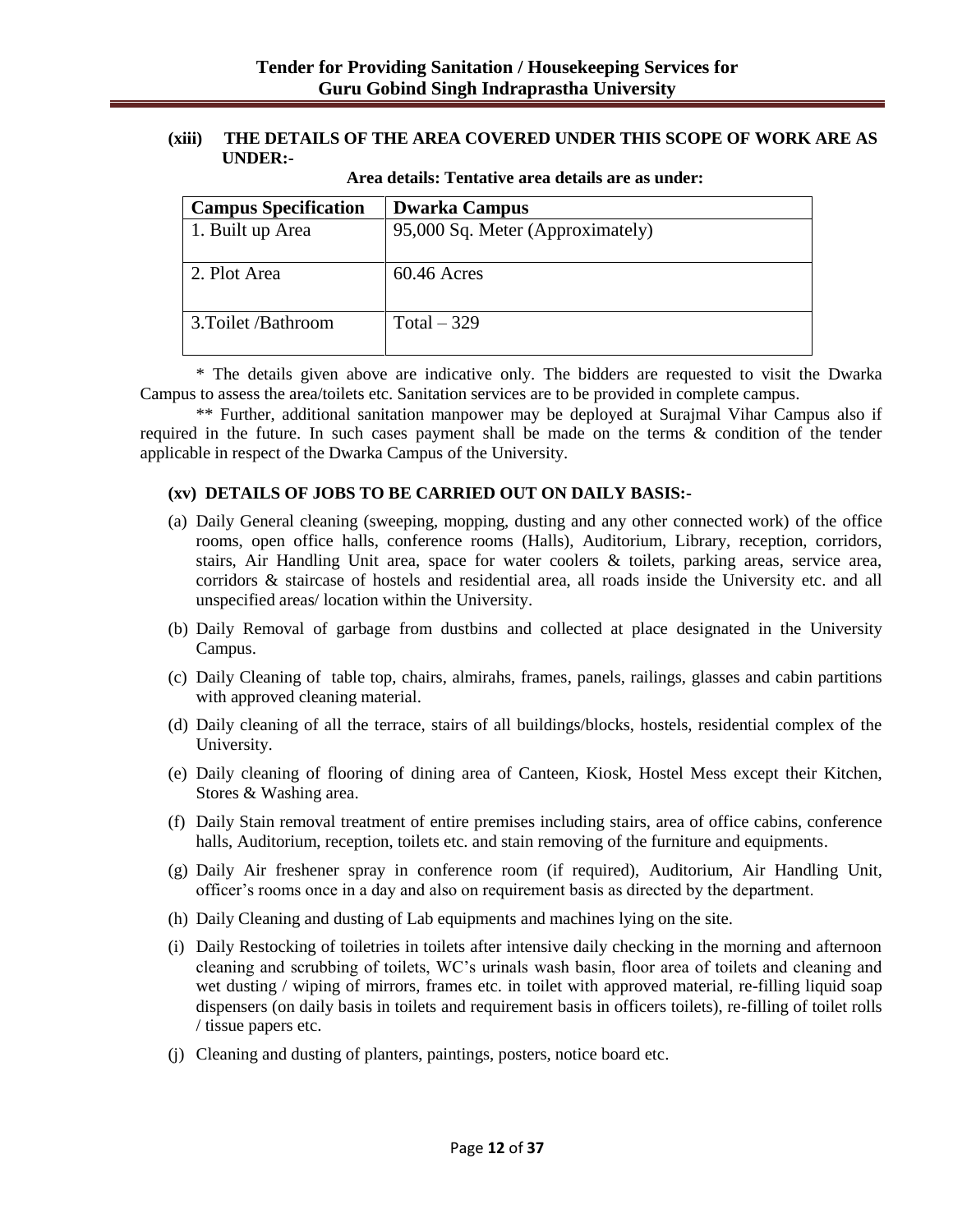- (k) Removal of bird droppings and other dirt's on the inner walls or on the foot of doors, ventilators etc. as and when required.
- (l) The bio degradable and non-biodegradable waste shall be segregated and disposed of by the contracting agency on day to day basis and required numbers of dustbins will be provided by the University. The agency should follow the government guidelines/act in this regard.

#### **(xvi) DETAILS OF JOBS TO BE CARRIED OUT ON WEEKLY BASIS:-**

- (a) Mechanized and hand scrubbing & washing of the entire floor area by using approved cleaning material and dry /wet mopping.
- (b) Dusting of walls, roofs etc. from top downward and removal of cobweb.
- (c) Polishing of Brass/ copper fixtures.
- (d) Cleaning of windowpanes and partition doors.
- (e) Cleaning of area of drinking water Cooler area, dustbins, buckets etc. with detergents.
- (f) Weekly cleaning and dusting of ventilation blinds and brushing of upholstered chairs and sofas.
- (g) Removal of Poster, Banners and hoarding inside and outside university.

#### **(xvii) DETAILS OF JOBS TO BE CARRIED OUT ON FORTNIGHTLY BASIS:-**

- (a) Vacuum cleaning of upholstery of sofas and other upholstered chairs.
- (b) Cleaning of Name Plates and painting with Glass top.
- (c) Cleaning of floors by shifting and moving furniture such as sofa, almirahs, tables etc.
- (d) Cleaning of covered floor area, cleaning of sanitary/water supply fixtures, wall tiles etc.
- (e) Removal of cobwebs in back / hidden areas in places like electrical substations, U.P.S. room, telephone exchange etc. on the written requests
- (f) Removal of weeds from edges of paths/ roads, paved-laid area, corners, crevices in terraces, etc.

#### **(xviii) MACHINERY & EQUIPMENT**

(a) The list of equipments/tools to be deployed by the agency are as under :-

| Sl. No. | Equipment            |                 | <b>Required</b> Specification                   |
|---------|----------------------|-----------------|-------------------------------------------------|
|         |                      | <b>Quantity</b> |                                                 |
|         | Single Disc Scrubber | 03              | Working width : $430$ mm, Net weight : $50$ kg, |
|         |                      |                 | Brush Speed: 150 rpm, Transmission: Gear        |
|         |                      |                 | Box, Motor: 1100 W, Dim. LxHxW:                 |
|         |                      |                 | 567X1200x450 mm                                 |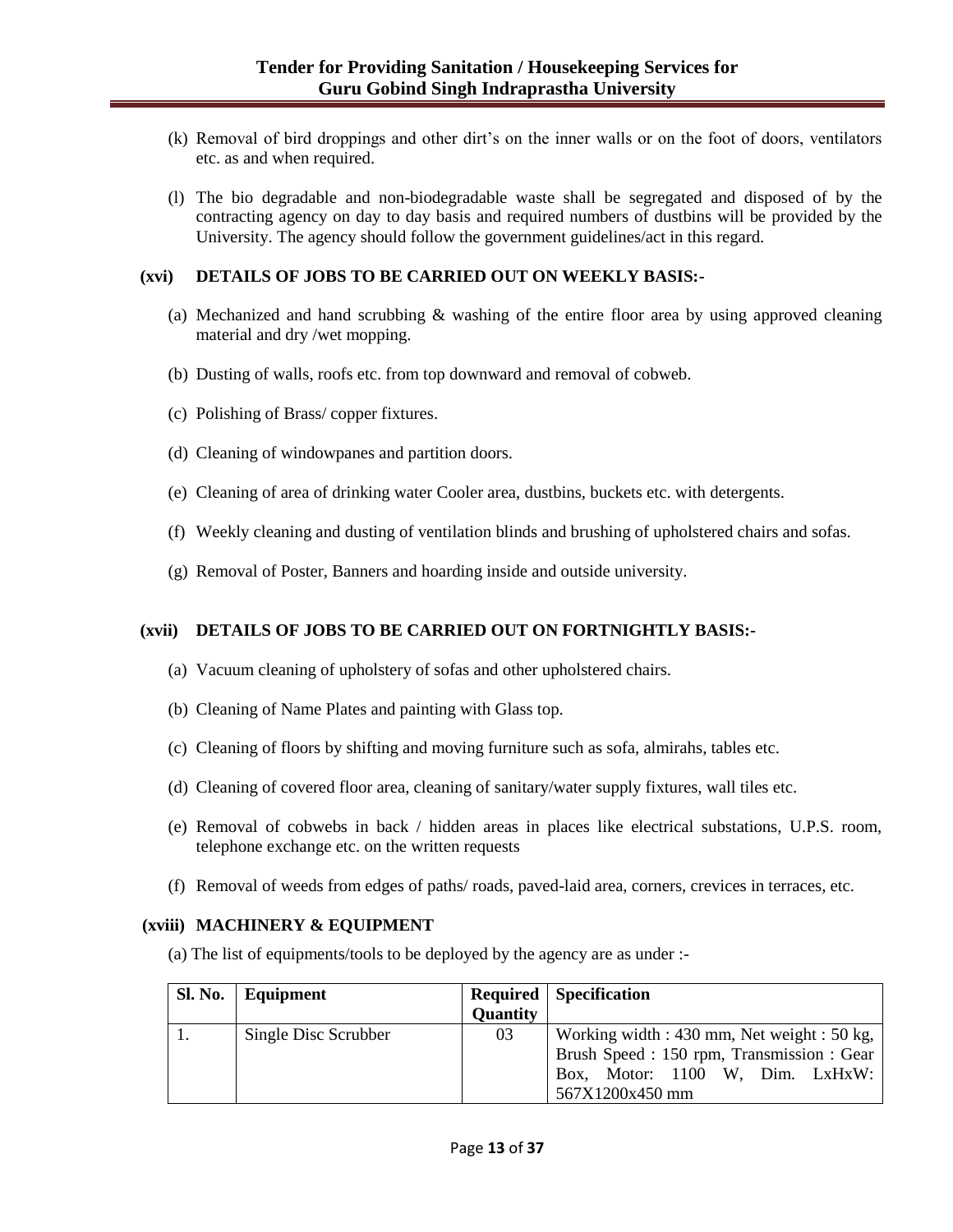| 2. | Wet & Dry Vacuum Cleaner           | 04              | Power 1350 W, 35 litre tank capacity, Weight    |
|----|------------------------------------|-----------------|-------------------------------------------------|
|    | with stainless steel tank          |                 | 9 kgs, Ametek Motors, Air Flow 54 ltrsec,       |
|    |                                    |                 | Vacuum 22 kPa                                   |
| 3. | High Pressure Jet Cleaner          | 02              | Voltage $-$ 230/50 V/Hz Pressure : 150 bar,     |
|    |                                    |                 | RPM $-$ 2800, Water Flow : 600 ltr/hr,          |
|    |                                    |                 | Absorbed Power $-2.9$ kw, Detergent Tank $-$    |
|    |                                    |                 | 4 ltr. Weight - 36 kg. Dim. LxHxW:              |
|    |                                    |                 | $440x940x420$ mm                                |
| 4. | Battery Operated Ride<br>on        | 01              | Central Brush Width: 800 mm No. of Side         |
|    | Sweeping Machine                   |                 | Brushes $-2$ Nos. Forward Speed: 0-6 km/hr,     |
|    |                                    |                 | Hopper: 150 ltr, Filter Surface: 6 sqm          |
|    |                                    |                 |                                                 |
| 5. | Walk<br>Operated<br><b>Battery</b> | 02 <sup>2</sup> | Central Brush Width : 500 mm, No. of Side       |
|    | <b>Behind Scrubber Drier</b>       |                 | Brushes : 1 Nos. Forward Speed : 0-3.5          |
|    |                                    |                 | km/hr, Hopper: 40 ltr, Filter Surface: 2.6 sqm. |
| 6. | Rikshaw / Garbage Trolley          | 06              | For garbage lifting                             |
| 7. | <b>Glass Cleaning Kit</b>          | 04              | Glass cleaning Kit cum caddie.                  |

*Note*:

- *If the bidder intends to hire the machinery then a consent from the owner of the Machinery for letting out the said machineries to the bidder for a period of 01 year for deployment at G.G.S.I.P. University should be submitted. This letter of consent should be on the letter head of the owner duly signed by both owner and bidder. The proof of ownership of the Machineries should also be attached.*
- (b) The following Penalties will be imposed on the Bidder for not deploying the Machinery as given below:-

| Sl. No.          | <b>Machine / Equipment</b>                         | <b>Recovery Rate Per Equipment</b><br>Per day<br>(If not available in the campus)<br>(in Rs. / Per day) |
|------------------|----------------------------------------------------|---------------------------------------------------------------------------------------------------------|
| 1.               | Single Disc Scrubber                               | 1500                                                                                                    |
| $\overline{2}$ . | Wet & Dry Vacuum Cleaner with stainless steel tank | 750                                                                                                     |
| 3.               | <b>High Pressure Jet Cleaner</b>                   | 1500                                                                                                    |
| $\overline{4}$ . | Battery Operated Ride on Sweeping Machine          | 3000                                                                                                    |
| 5.               | Battery Operated Walk Behind Scrubber Drier        | 2000                                                                                                    |
| 6.               | Rikshaw / Garbage Trolley                          | 500                                                                                                     |
| 7.               | Glass Cleaning Kit                                 | 500                                                                                                     |

## **7. Contractor Obligations:**

- I. The contractor shall be responsible to undertake the activities as per the periodicity indicated against each activity and shall use the modern machine like: Vacuum cleaner, wet  $\&$  dry, sweeping, mopping machine, scrubber etc. as per the equipment list.
- II. Area to be cleaned under the contract including Scope of Work is as follows:
	- a) University Academic and Administrative Campus: All building, all rooms, open area, common area, stairs, toilets, water cooler etc. to be cleaned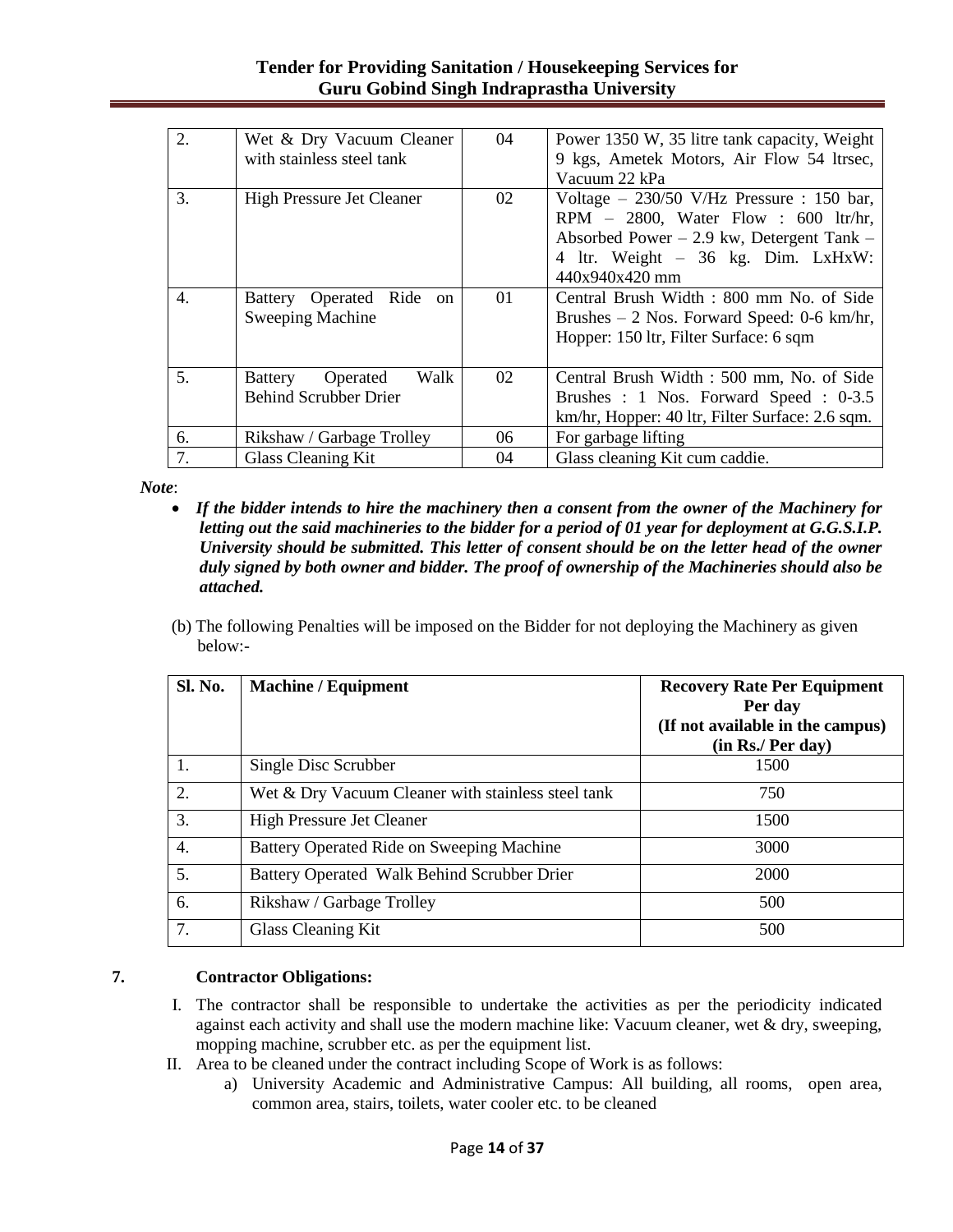- b) University Residential Campus: Boys & Girls hostels, transit hostels, open area, common area, stairs & open area of all the buildings, toilets, balcony, water cooler, porta Cabins, road, path etc. to be cleaned
- III. Effective cleaning, sweeping & mopping of all the hostels (excluding rooms of Boys/Girls) including toilets and bathrooms has to be ensured taking into account the convenience of the occupant, to be done daily with phenyl, detergent & disinfectant. Staircases, corridors, lobby, open area, roads and foot path are to be cleaned daily.
- IV. Effective cleaning, sweeping & mopping of all the office rooms, laboratory has to be done daily with phenyl, detergent & disinfectant. The first cleaning should be completed by 08:30 am daily.
- V. The contractor shall be responsible to maintain the aesthetic looks in the University premises and surrounding areas by maintaining pleasant odor and cleanliness, keeping the buildings  $\&$  the surrounding area neat, clean  $\&$  tidy every day, keeping them in hygienic  $\&$  sanitary conditions of high standard as per contract. staircases, corridors, lobby, toilets, bathrooms, washbasin, kitchen, dustbins are to be cleaned twice daily with phenyl, detergent & disinfectant.
- VI. Dusting of all the buildings, rooms, hostels, furniture & fixtures, equipment's, partition walls, doors, windows, notice boards, flower vases & pieces of decoration and other materials available in the University buildings and removal of cob-webs are to be done daily. The first cleaning should be completed by 8:30 am daily.
- VII. Toilets & urinals including floors to be cleaned regularly and continuously at every 3 hours throughout the day with phenyl and other disinfectants. Suitable number of female cleaners should be deployed for taking care of cleaning works of ladies toilets and ladies rooms.
- VIII. Only male workers should be deployed to clean the Gent's toilets in the premises and only female workers to clean ladies toilets. The toilets should be cleaned every day with utmost care.
- IX. Naphthalene balls, toilet rolls, liquid soap, air-fresheners etc. are to be re-filled daily.
- X. Cleaning of carpets, curtains, venetian / vertical blinds, phones and electrical fittings on walls in rooms, passage and corridors in the building, and terraces in all buildings are to be cleaned weekly.
- XI. The contractor shall deploy the worker after Police Verification on regular basis. The contractor shall deploy workers of decent character, sound health and general abilities to carry out such work.
- XII. The worker(s) deployed shall wear uniform and keep Identity Card provided by the contractor.
- XIII. Contractor shall provide the 2(two) sets of uniform each for summer and winter to his worker(s) as prescribed by the University for both male and female worker(s) while on duty from out of his service charges. The contractor shall also provide mobile phones for the Sanitary supervisors / controlling officials etc.
- XIV. The worker(s) deployed should be able to read instructions written in Hindi / English. Contractor need to submit the Police verification & Medical fitness certificate of each and every worker to the University
- XV. The contractor shall pay his worker(s) wages not less than the minimum wages fixed by the GNCT of Delhi and all other statutory dues like EPF  $&$  ESI throughout the tenure of contract.
- XVI. The contractor would be required to ensure that the payment of the worker(s) in the strict observance of Minimum Wages Act will be made on or before 7th day of every month and there should be no linkage between worker(s) payment and settlement of the contractor bill from the Institute.
- XVII. The contractor shall provide at his own cost all tools, items, appliances (like: Vacuum cleaner, wet & dry mopping machine, scrubber etc.) required for proper execution of works.
- XVIII. The Contractor shall abide by all laws and rules and regulations framed there under or any other statutory obligations which are in force from time to time in respect of worker(s) deployed. The contractor shall indemnify the Institute from any claims in this regard.
- XIX. The contractor will submit the pre-receipted printed bill duly stamped and signed in prescribed format for reimbursement of services covered under the contract in triplicate of preceding month. Each Monthly bill must accompany the: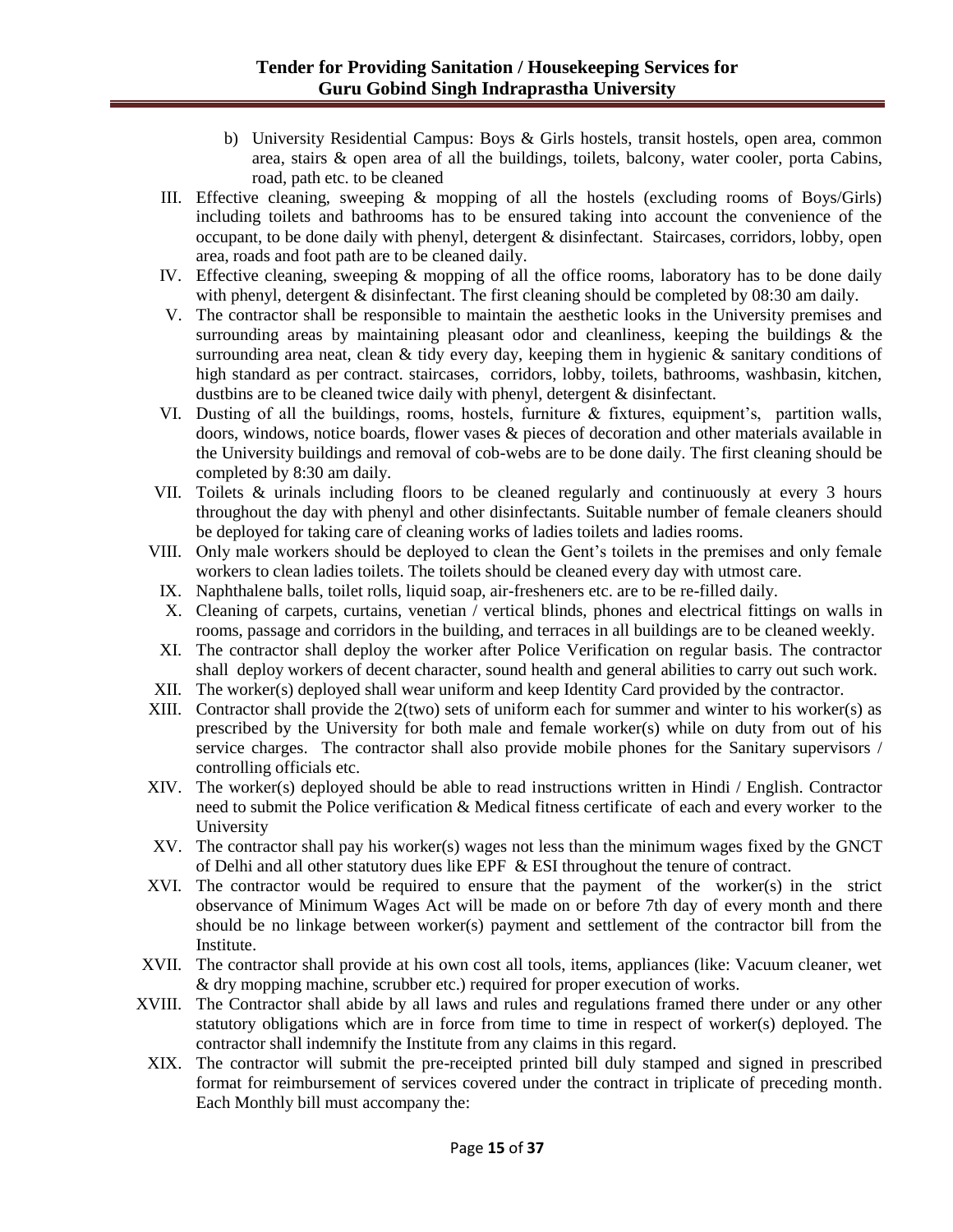- a) Satisfactory work completion certificate issued by concerned Office,
- b) Certificate to the effect that no Labour Law or any other Law governing the worker(s) deployed has been violated and any dispute or claim arising out of this shall be concerned and responsibility of Contractor.
- XX. The agency will prepare the deployment schedule of the manpower and get it approved from the University. The deployment of manpower shall be in accordance with approved deployment schedule time to time. At the moment the prescribed working hours for unskilled category 48 hours in a week which will be proportionately allocated to the worker as per their posting in department/schools on 5/6 working days pattern.
- XXI. In case, the agency fails to maintain the aforesaid strength of the labour and supervisor, the University shall levy penalties. In case of absence of any category of manpower for continuous 5 days in a month or more than 5 days in a month then recovery/penalty will be levied at double the rate of minimum wage as applicable during absence beyond 5 days. However, salary will be paid only for the presence of the manpower.

### **XXII. Disposal of Garbage/Waste**

- (a) The agency will be responsible for supply of the garbage bags, for collecting garbage from buildings and common areas of the university campus.
- (b) The agency will remove garbage daily from dustbins in trolley with high quality rubber wheels or any other means other than plastic bags.
- (c) The agency will remove waste papers, packing material, plant leaves (waste) and any other garbage daily from the entire premises including the staircases, lift areas, open area etc.
- (d) The agency will segregate the garbage (dry and wet etc.) as per norms laid down time to time.
- (e) The collected garbage (solid and semi solid waste) to be dumped outside at sites designated by Government/Local Body for this purpose. The material so collected will be screened/checked by the Security Personnel of the University

### **8. PERIOD OF TENDERED WORK**

The tender will be awarded for a period of **One year with extendable provisions for another one/two years**, from the day the selected agency starts providing the Sanitation / Housekeeping Service in University Campus. However University reserves right to cancel/ terminate the contract at any time during the Currency of contract. The extension of contract will depend upon agency's performance on mutual terms and conditions agreed to.

## **9. Payment**

(i). The University will pay the Basic Salary of the manpower deployed in conformity with the latest minimum wages notified by the Labour Department, Govt. of NCT of Delhi. Presently the following are the rates of basic pay as per minimum rates of wages as per **Labour Department, Govt. of NCT of Delhi No. 13(1)/2018/MW/Lab/3602 dated 22.10.2019 with reference to Delhi Gazette No. 285, Govt. of NCT of Delhi dated 22.10.2019.** The deployment of workers shall be considered in following category in reference to above Order of GNCTD.

| <b>Particulars</b>                                   | <b>House Keeping</b><br>Workers | <b>Sewermen</b> | <b>Supervisor</b><br><b>Matriculate</b> |
|------------------------------------------------------|---------------------------------|-----------------|-----------------------------------------|
|                                                      | <b>Unskilled</b>                | Semi-skilled    | Skilled /<br><b>Supervisory Staff</b>   |
| Basic per month (including one<br>day off in a week) | 14,842/                         | 16,341/         | $17,991/-$                              |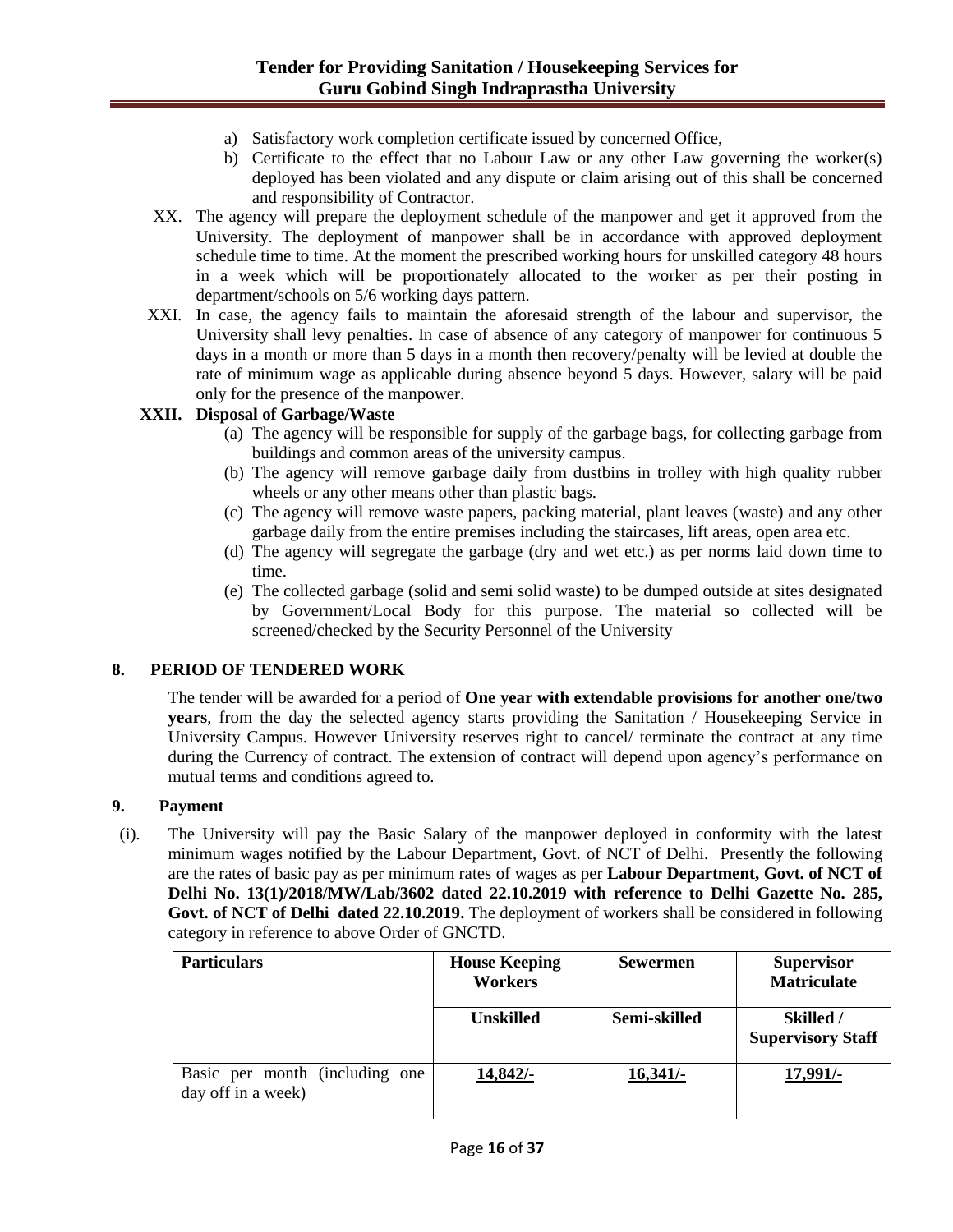- (ii). ESIC as applicable shall be reimbursed by the University on production of challan towards deposit of the same in respect to the services provided to the University.
- (iii). EPF as applicable shall be reimbursed by the University on production of challan towards deposit of Provident Fund to the concern office/ in the bank in respect to the services provided to the University.
- (iv). Paid holiday (Leave Encashment) of 1.5 per month and 3 national holidays [per annum @5.77%](mailto:holidays@5.77%25) will be reimbursed by the University on production of acknowledgement of electronic fund transfer to the concerned worker in respect to the services provided to the University.
- (v). Gratuity, Bonus (if applicable) shall be extra over and above the rate quoted by the agency.
- (vi). GST (as applicable) shall be extra over and above the quoted rates and will be paid or reimbursed (as the case may be) by the University on production of proof of submission of GST. TDS at applicable rate, if any, shall be deducted from the bill of the agency.
- (vii). These wages are minimum wages for different categories of sanitation personnel. Any payment made by the Agency over and above these minimum wages owing to market factors is deemed to have been included in the service charges quoted by the Agency in the Financial Bid. Nothing extra shall be paid on this account.
- (viii). The payment to the Sanitation Personnel shall be under Electronic Fund Transfer by the Contractor.
- (ix). It may be noted that the University reserves the right to use lesser man power. Payment for which shall be made on pro-rata basis on the basis of actual deployment.
- (x). Rates of the Sanitary personnel shall be revised as and when new rates and applicable allowances are revised by Govt. of NCT of Delhi. This shall be applicable from the date of revised wages become applicable as per Govt. notification.
- (xi). Contractor shall promptly pay contribution towards EPF, ESIC, GST as applicable under relevant laws. Delay in submission and penalty/interest thereof levied by respective departments shall be on contractor account and shall not be reimbursed by the University. In case of delay or instance of levy of penalty/interest by respective department on two consecutive occasions, University shall be at its liberty to take action under relevant clause of agreement for cancellation of the contract.

### **10. METHOD PAYMENT OF BILLS**

- 1. The payment of the agency in respect of deployment of manpower shall be made in accordance with the actual deployment as per biometric attendance system. The machine for biometric attendance will be provided by the University and same shall be maintained by the agency thereafter.
- 2. All the manpower deployed by agency will make their attendance on the biometric machine at IN and OUT time.
- 3. After payment of wages by agency to manpower by  $7<sup>th</sup>$  of every month, agency will raise the bill in triplicate covering wages and leave encashment paid to the manpower as per biometric attendance. This bill will only include wages paid to the workers. Following documents to be attached alongwith the bill:-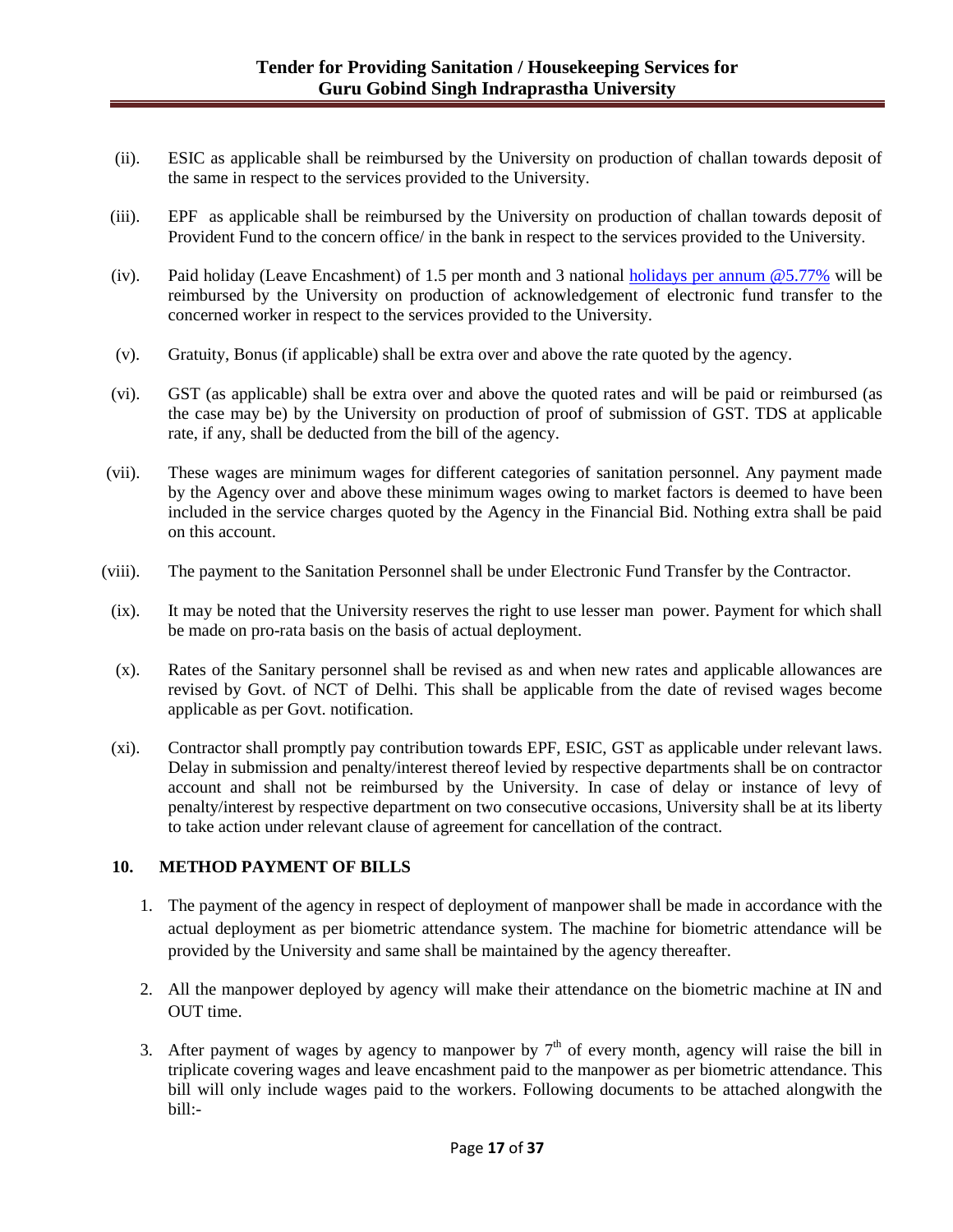- i. List of manpower deployed last month.
- ii. Proof of payment in form of NEFT/Copy of cheque.
- iii. Copy of muster roll
- iv. Biometric attendance details.

The payment of this bill will be made within 30 days of receipt of bill subject to submission of bill in proper shape and with all required documents. In case of non receipt of required documents, the date of receipt of last document will be considered as the date of receipt of bill.

- 4. After payment of wages to manpower, the agency will deposit the ESI and EPF (both deducted from salary as well as employers contribution) to the concerned statutory authority in time bound manner by its due date.
- 5. After having deposited ESI and EPF of manpower to concerned statutory body, agency will raise the bill of reimbursable to University in respect of Employer's contribution. Following documents to be attached:
	- i. Biometric attendance of manpower for the month.
	- ii. Calculation sheet of ESI & EPF in the format.
	- iii. Electronic challan receipt of ESI and EPF for employer contribution and employee contribution in respect of all employees.

This bill will also include the Service Charges quoted by the agency in the financial bid. The bill of reimbursable shall be paid within 30 days of receipt of bill subject to submission of required documents. In case of deficiency in documents, the date of receipt of last document will be considered as the date of receipt of bill.

- 6. Wherever any over payment comes to the notice of University the same shall be deducted by University from any sum due or which at any time thereafter may become due to the agency under this tender/ agreement/ contract, and failing that, under any other tender/ contract/agreement with University or from the performance security deposit of the bidder.
- 7. University reserves the right to carry out at payment audit and/or technical examination of the final bill including all supporting vouchers, abstract etc. University further reserves the right to enforce recovery of any overpayment whenever detected.
- 8. If as a result of such audit and technical examination, any overpayment is discovered in respect of any work done by the agency or alleged to have been done by the agency under the tender / agreement/ contract, it shall be recovered by the University from the agency by any or all the methods prescribed above or through a Court of law as the situation warrants.
- 9. The payment will be made for actual deployment of manpower as per biometric attendance. No claim of agency in this regard will be entertained.
- 10. Wages paid to manpower will be in accordance with the minimum wages notified by GNCTD from time to time. Accordingly the agency will raise the bill of payables in accordance with applicable minimum wages.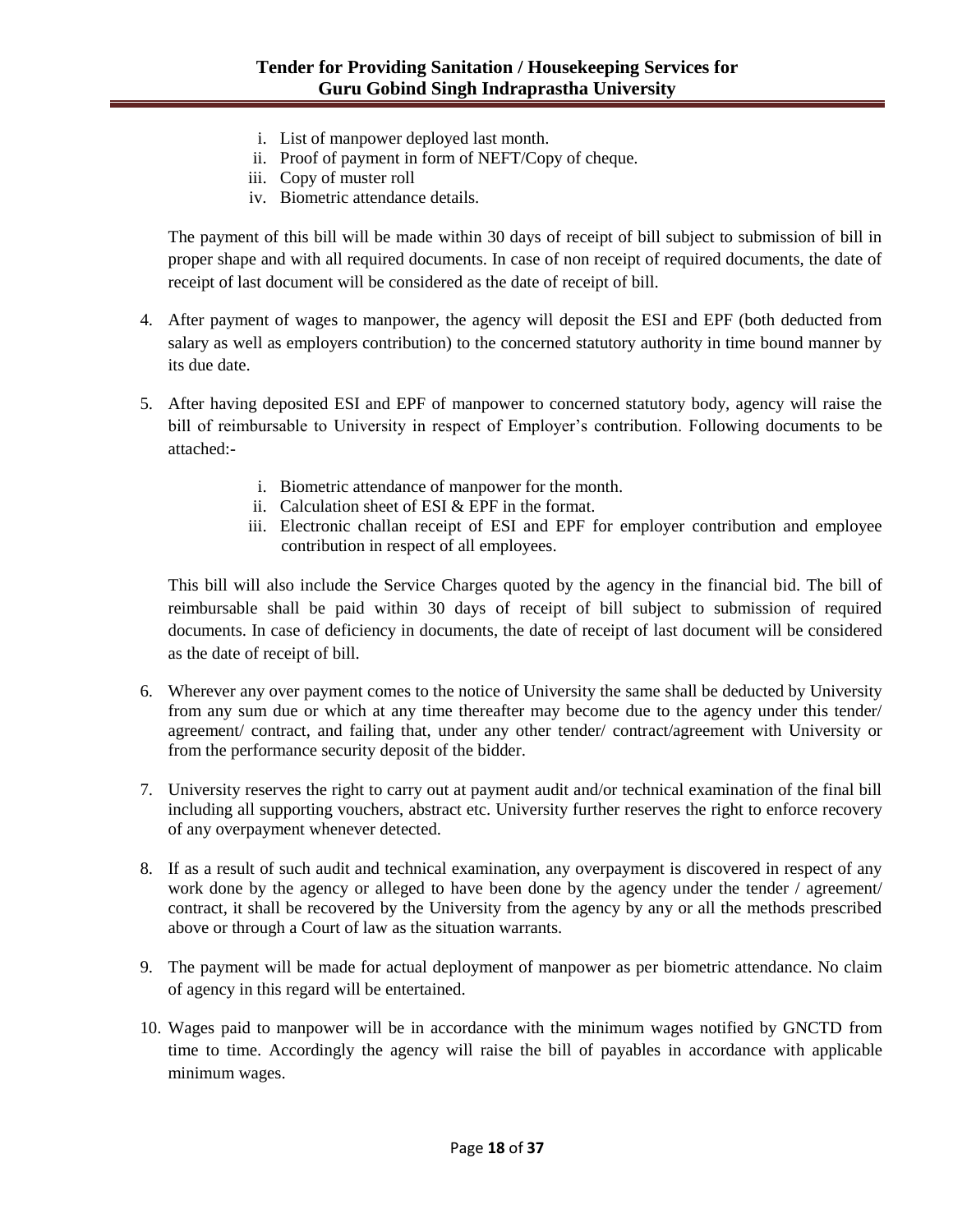- 11. In case new levies/taxes are levied by Govt. of NCT of Delhi/Govt. of India or rates of existing levies/taxes are revised by Govt. of NCT of Delhi/Govt. of India, the new levies/taxes or revised rates shall be applicable. However, the agency will be compensated the shortfall arises due to imposition of new levies/taxes or upward revision of levies/taxies.
- 12. The agency shall submit certificates for satisfactory performance each month from the user sections/officers in support of having performed the job of cleaning and sweeping in this office premises. This certificate will be counter signed by an authorized Officer/Official of General Administration Department. These certificates should be enclosed with bill of payables.
- 13. Statutory deductions like income tax, GST or any other tax/levy etc. shall be deducted from the monthly bill of the agency as applicable from time to time. Payment/Reimbursement of GST shall be dealt in accordance with applicable law from time to time.

### **12. OTHER CONDITION OF THE TENDER**

- 1. The contracting Agency shall indemnify the university against all other damages/changes and expenses for which the university is held liable or pays on account of the negligence of the Agency or his servants or any person under its control, whether in respect of accident ,injury to the person or damages to the property of any member of the public or any person or in executing the work or otherwise and against all claims and demands thereof.
- 2. In case of any person signing the tender/contract/agreement on behalf of limited Company or firm, letter of authority/resolution passed by the company/firm empowering him to sign the tender/agreement/contract on behalf of the company or firm shall be enclosed with the tender.
- 3. If any damage/theft is caused to the assets/ property /office equipment by Sanitation/Housekeeping personnel and/or supervisor of the agency or otherwise then the contracting agency shall bear the cost of repair or replacement or damages as the case may be.
- 4. Any person who is in Government service or an employee of the GGSIPU should not be made a partner to the tender by the agency directly or indirectly in any manner whatsoever.
- 5. The contracting agency shall not transfer the tender to any other person in any manner. The agency shall not be permitted to sub-contract the work to any other person/firm/agency.
- 6. Any other appropriate provisions as advised by the university shall be incorporated in the agreement to be executed by the contracting agency and the same shall be binding on both the parties to the ensuring contract/agreement.
- 7. That the successful bidder shall, take immediate steps to get a license under contract labour (R&A) Act, 1970.
- 8. That the agency shall have to provide any additional personnel for allocating any additional Sanitation/Housekeeping duty as directed by the University or any authorized officer of the University in addition to those duties/personnel covered in this tender. The work order should be issued for deployment of extra manpower as per contract rate.
- 9. The contracting agency will have to ensure cleanliness of the site by using the requisite quantity and quality of materials to the entire satisfaction of the University. If the University indicates that the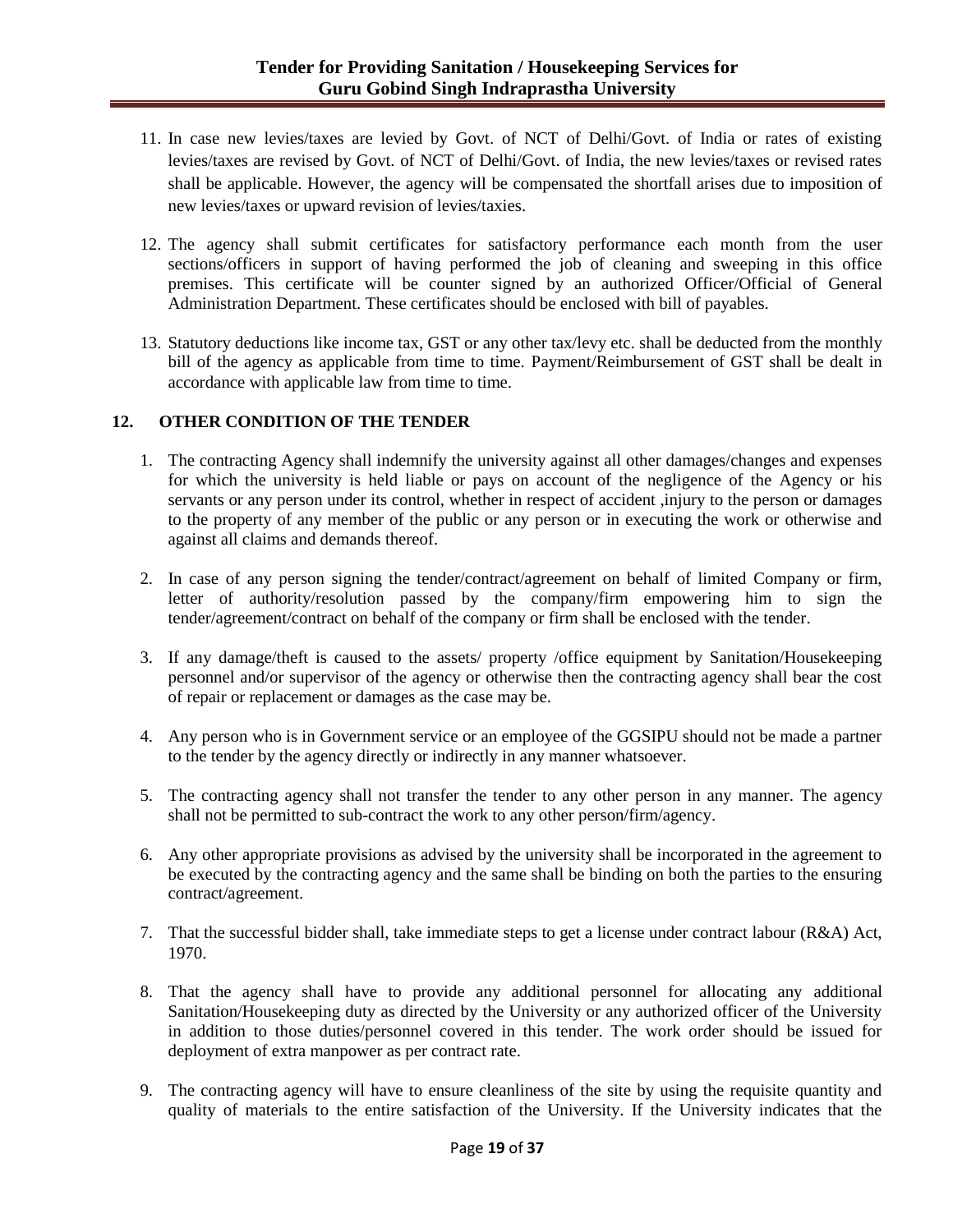cleanliness or housekeeping services are not adequately satisfactory on account of insufficient Tools, material and/or manpower, then additional materials, Tools and/or manpower, as the case maybe, will have to be brought in by the agency without charging any extra cost.

- 10. The tools and material to be deployed must be such that it does not cause any damage to the fittings, fixtures, walls, floor finish and/or other articles lying at the site.
- 11. The contracting agency shall not employ any person who has not completed Eighteen years of age and/or above 50 years of age.
- 12. A complete list of the Housekeeping staff, engaged by the agency for deployment in the site, shall be furnished by the contracting agency to the department along-with the complete address and other antecedents of the staff. The agency shall deploy only those staff whose antecedents have been verified by the agency. The agency should give a certificate to that effect to the department.
- 13. Each housekeeping services staff engaged by the contracting agency shall wear the prescribed uniform meant for Housekeeping according to season (i.e summer uniform in summer and winter uniform in winter season) and a badge shall be provided and maintained by the contracting agency at its own cost.
- 14. University shall be at liberty to direct and to require the contracting agency to remove from the work, any person employed by the agency, who in the opinion of University misconduct himself or is incompetent or negligent in the proper performance of his/her duties or infirm and invalid/or indulges in unlawful activities or the like and such person shall not be again employed on the work without written permission of the university.
- 15. Water supply for carrying out the work as per this tender shall be given in the toilets only. The contractor shall be required to make his own arrangement to carry the water wherever required by means of flexible pipes, buckets as per requirement.
- 16. In terms and condition contained in these tender documents will be a part and parcel of the agreement/contractor be executed by the contracting agency with the University.
- 17. Once the competent authority accepts the tender, the contracting agency shall be responsible to provide the Sanitation/Housekeeping services within 10 days from the date of issue of letter of acceptance.
- 18. The agency shall provide a non- judicial stamp paper of Rs.100/- for preparing a contract/agreement. The successful bidder shall enter into a contract/agreement with the university as per the terms and condition of the tender within one month from the issue of letter of acceptance or whenever called upon to do so by the university whichever is earlier.
- 19. University reserves the right to satisfy itself about the quality of the Housekeeping services provided by the bidder. In the Event the agency does not achieve the level of satisfactory performance, the bidder /agency is liable to be penalized by the deduction. The decision of the Department/University will be final in this regard.
- 20. Tender not conforming to the requirement as per the terms and conditions will be rejected and no correspondence shall be entertained in this regard whatsoever.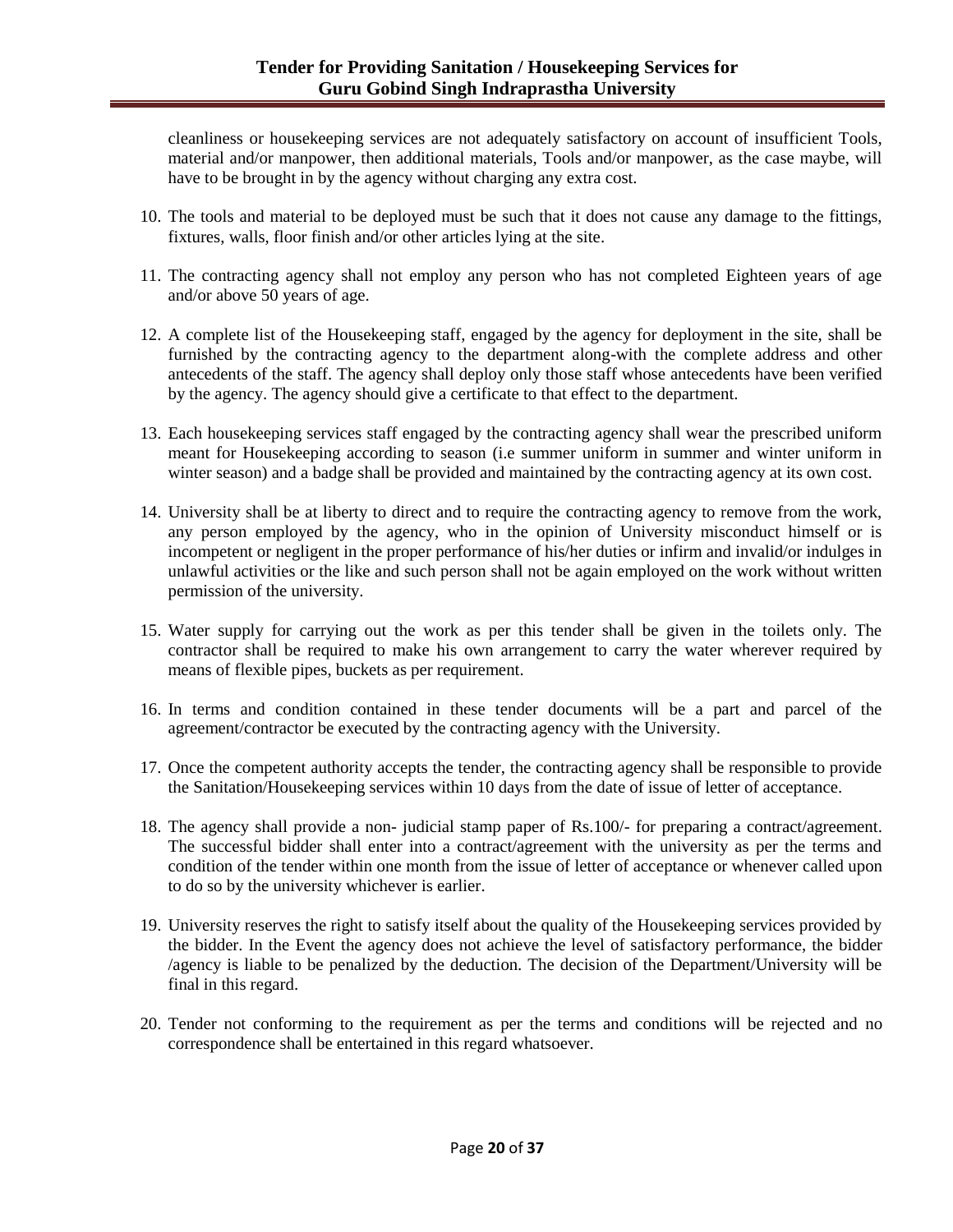- 21. For any clarification regarding the scope of work and/or terms and conditions of tender, the intending bidder can seek clarification from Dy. Registrar(GA) during Pre-Bid Meeting which will be held on **10.01.2020 at 11:00 a.m.**
- 22. Attendance report of all the staff deployed at University Campus shall be given to General Administration Department, every day.
- 23. No manpower other than those on duty shall be allowed to stay in the premises during the specified working hours. The agency shall be responsible for the watch and ward not only of his/her stores but also of the fitting and fixtures in the common areas in the building.
- 24. All requirements under various statutory laws including relevant Labour Act must be complied with by the agency. Any default will be the liability of the agency and the agency shall be liable to reimburse any amount paid by the university by the way of default, interest and penalty. The agency shall undertake to furnish all the details as and when relevant records of all payment made by the agency and will produce to the satisfaction of the university/G.A Department immediately whenever asked for.
- 25. The agency shall be responsible for the good conduct/behavior and integrity of its personnel and will also be responsible for any act of omission on their part.
- 26. Weekly performance of the service provider will be observed by the general Administration officials entrusted with supervision of particular units.
- 27. The Contractor shall abide by and comply with all the relevant laws and statutory requirements covered under Labour Act, Minimum Wages and (contract Labour Regulation & Abolition Act 1970), EPF etc. with regard to the personnel engaged by him for sanitation works. It will be the responsibility of the contractor to provide details of manpower deployed by him, in the Department and the Labour department.
- 28. The contractor shall abide by and comply with all the relevant laws and statutory requirement covered under various laws such as Labour Act, Minimum Wages Act, contract Labour (Regulation and abolition) Act, EPF, ESI and various other Acts as applicable from time to time.
- 29. The contractor shall make adequate arrangements to prevent slipping on wet floor in form of sign panel etc.
- 30. The contractor shall direct its sanitation workers for allowing themselves for the purpose of frisking and A.S. Check by the security guards during arrival and departure.
- 31. The contractor have to show the receipt of minimum monthly/periodical consumables defined in the tender document to official of General Administration Branch for verification. Record of the same shall also be maintained.
- 32. University may consider to provide the adequate space for setting up the Stores for keeping of Machineries/Equipments, cleaning materials, chemicals & consumables etc. Further, agency has to set up its office with office infrastructure (computer chairs, tables etc.) at their own end.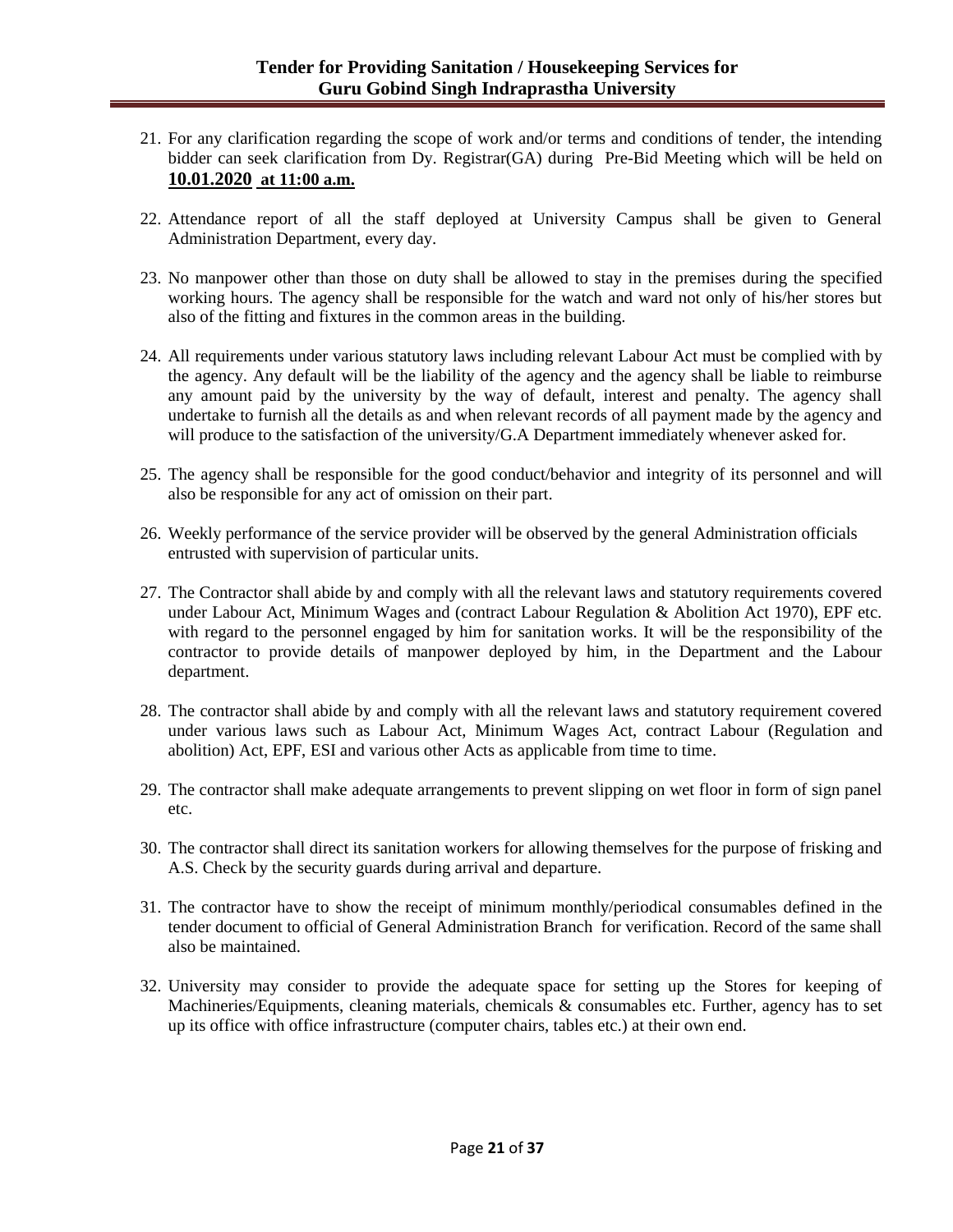### **13. NOTICE OF THE UNIVERSITY**

Subject to as otherwise provided in this tender, all notices, letters or correspondence shall be addressed to the Registrar and delivered at his office. Similarly, all notices and communications from the University shall be issued under the signatures of the Registrar or any other Officer duly authorized by the Registrar.

### **14. NO LIABILITY OF THE UNIVERSITY**

- 1. The University shall not provide any residential accommodation to the Sanitation/ Housekeeping personnel employed by the agency.
- 2. The University will be under no obligation to provide employment to any of the employees of the Housekeeping agency during or after expiry of tender/ agreement/ contract period and University recognizes no Employer- employee relationship between University and the Sanitation /Housekeeping employees deployed by the contraction agency.
- 3. The University shall not be responsible financially or otherwise for any injury to the Housekeeping personnel in the course of performing the Sanitation/ Housekeeping functions as per this tender. This liability shall be of the bidder.
- 4. The University shall not be responsible for any dispute arising out of contact between the bidder and his employee.

### **15. TERMINATION OF TENDER**

- 1. If the agency at any time make default in executing housekeeping job with due diligence and care and continues to do so, and / or the Sanitation/ Housekeeping agency commits default in complying with any of the terms and conditions of tender and does not remedy it or take effective steps to remedy or fails to complete the work as per terms and conditions and does not complete them within the period specified in the notice given to him in writing, the University may without prejudice to any other right to remedy. which shall have accrue thereafter to the contracting agency, shall cancel the contract/ agreement after one month notice and security deposit will also liable to be forfeited by the University. University, on such cancellation, shall have powers to carry out /execute the work through other agencies by any mean at the risk and cost of the contracting agency.
- 2. The university reserves the right to terminate the contract, without assigning any reason, by giving to the bidder one month notice of its intention to do so and on the expiry of the said period of notice, the contract/agreement shall come to an end.
- 3. If any information furnished by bidder is found to be incorrect or false at any time, the tender/contract/agreement is liable to be terminated, and all deposits will also liable to be forfeited by the university.
- 4. In case the agency wants to terminate the tender/contract/agreement, it shall have to give three months notice in advance to this effect to the University .however decision of University in this regards shall be final & binding on the agency.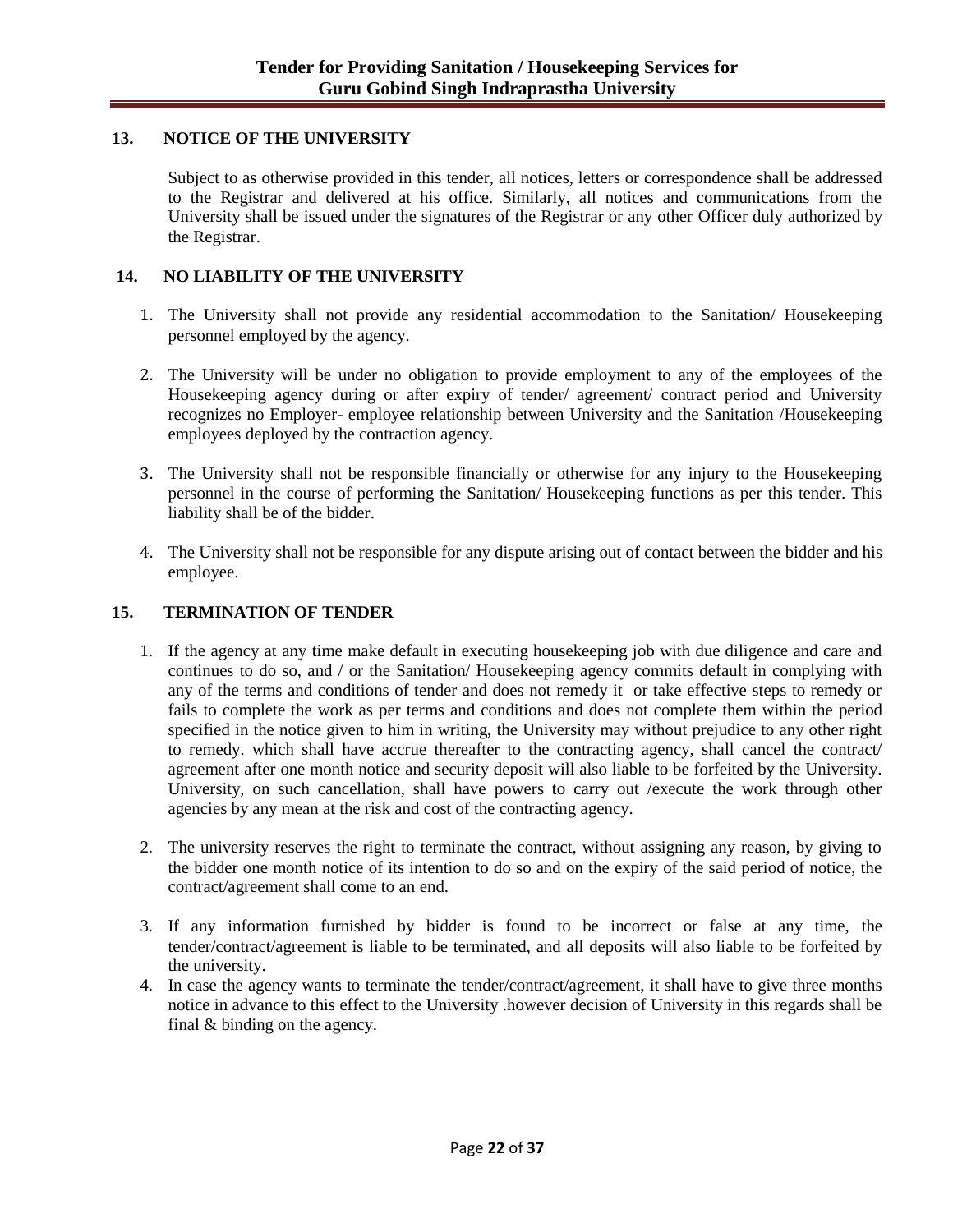### **16. ARBITRATION**

- 16.1 The University and the contractor shall make every effort to amicably resolve all disputes and differences arising between them under or in connection with the present contract by direct negotiations/mediation.
- 16.2 If after thirty (30) days from the commencement of such informal negotiations, University and the contractor have been unable to resolve amicably the dispute, either party may require that the dispute be referred for resolution to the formal mechanisms as specified hereunder:-
- 16.2.1 Any dispute or differences whatsoever arising between the parties out of or relating to the manufacturing, meaning, scope, operation or effect of this contract or the validity or the breach thereof shall be settled by arbitration in accordance with the provisions of the Arbitration & Conciliation Act, 1996 and the award made in pursuance thereof shall be binding on the parties. The sole arbitrator shall be appointed by the Vice Chancellor, GGS Indraprastha University.
- 16.2.2 The performance under this contract shall not stop for any reason whatsoever during the said dispute/proceedings, unless the contractor is specifically directed by University to desist from working in this behalf.
- 16.2.3 The venue of arbitration shall be Delhi/ New Delhi. The language of proceedings shall be English. The Law governing the substantive issues between the parties shall be the Laws of India. All disputes are subject to the jurisdiction of the Delhi Courts only
- 16.2.4 It is also a term of the contract that if any fees are payable to the arbitrator, these shall be paid equally by both the parties. It is also a term of the contract that the arbitrator shall be deemed to have entered on the reference on the date he issues notice to both the parties calling them to submit their statement of claims and counter statement of claims.

### **17. CANCELLATION OF CONTRACT**

University also reserves the right to cancel the contract/tender process without assigning any reason. However, some of the ground on which contract can be cancelled are detailed below.

(This list is only illustrative and not exhaustive).

- Serious discrepancy in the provision of the required services by the contractor.
- Breach by the tenders of any of the terms and conditions of the tender.
- Any action by the bidder which is in breach of law or accepted practices in the financial transactions.
- If the Vendor goes into liquidation voluntarily or otherwise.
- In addition to the cancellation purchase order/award, University reserves the right to forfeit the performance guarantee.
- Any attempt to influence the decision of the University officials through direct/indirect methods/means.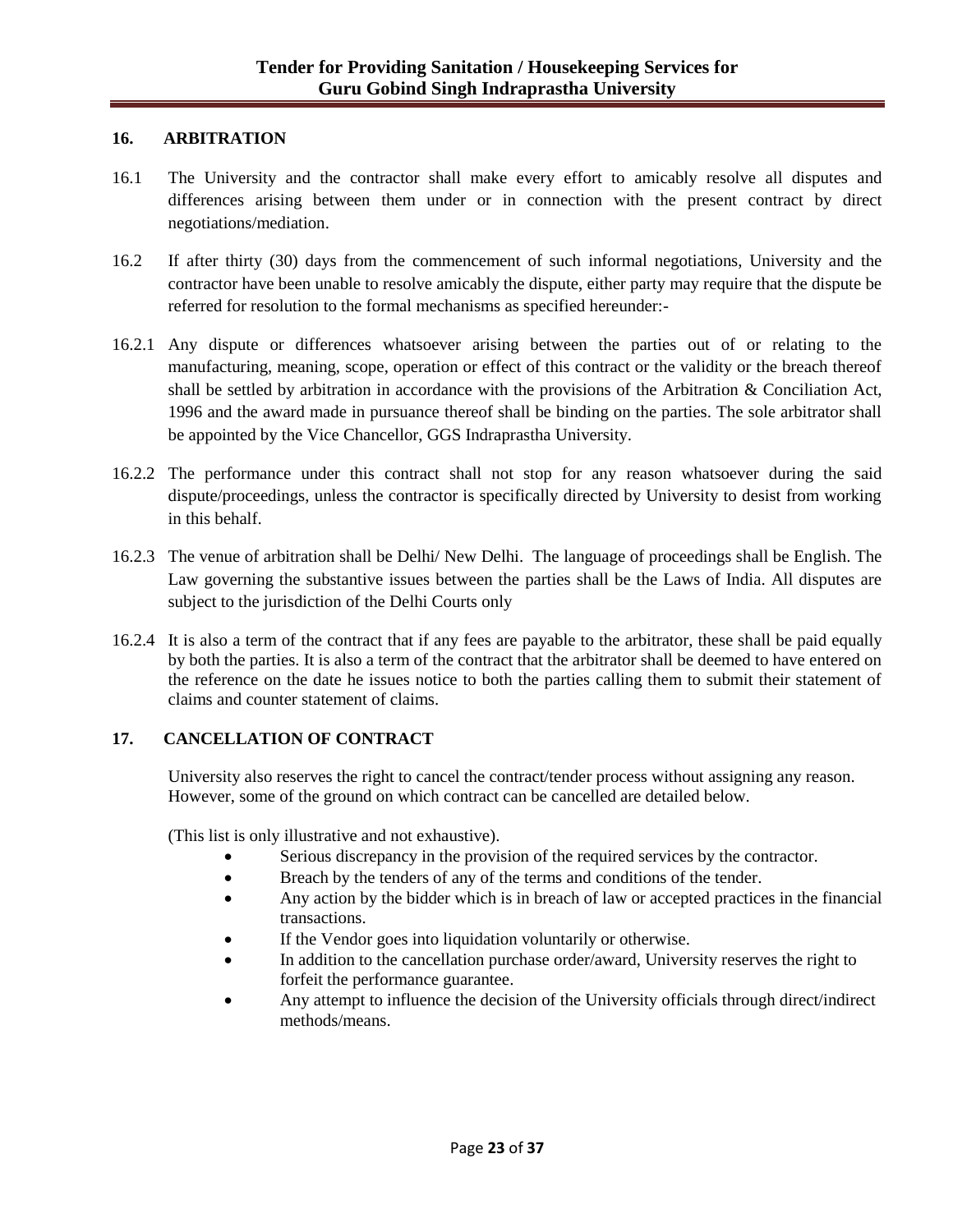### **ANNEXURE-I**

## **GURU GOBIND SINGH INDRAPRASTHA UNIVERSITY TENDER FORM FOR PROVIDING SANITATION / HOUSEKEEPING SERVICES IN G. G. S. I. P. UNIVERSITY DWARKA CAMPUS**

Affix duly attested P.P. size photograph of the Bidder

|    | a. Name of the Bidder [in block letters]                                                         |  |
|----|--------------------------------------------------------------------------------------------------|--|
|    | b. Status of agency whether Public Ltd./Pvt.<br>Ltd./Partnership Firm/Partnership/Proprietorship |  |
|    | c. Registration No. and year of establishment of                                                 |  |
| d. | Firm/Company                                                                                     |  |
|    | e. Name and designation of the bidder                                                            |  |
|    | f. Name of Father/Husband of the bidder                                                          |  |
|    | g. Full residential address of the bidder with proof                                             |  |
|    | h. Bidder's Registered office address                                                            |  |
|    |                                                                                                  |  |
| i. | Bidder's address for correspondence                                                              |  |
|    |                                                                                                  |  |
|    |                                                                                                  |  |

#### **j. Details of earnest money deposit**

| <b>Name of the Bank</b> | Draft/Pay order No. | Date | Amount (Rs.) |
|-------------------------|---------------------|------|--------------|
|                         |                     |      |              |
|                         |                     |      |              |

I/We the undersigned being the bidder as mentioned above, hereby apply to the university for providing sanitation/housekeeping services in the university campus as desired above in accordance with the terms and condition of the tender. I/we have read and understood the terms and conditions of the tender and hereby unequivocally accept the same. The terms and condition of the tender and the notice inviting tender are also signed and being submitted with the tender form.

### **(Signature of the Bidder with Seal of the Firm/Company)**

| <b>Place:</b> |  |
|---------------|--|
| Date:         |  |

*Note*:

- Any correction in the application form should be fully signed by the bidder.
- All pages of the tender application form should be fully signed by the bidder.
- Strike-out items whichever is not applicable.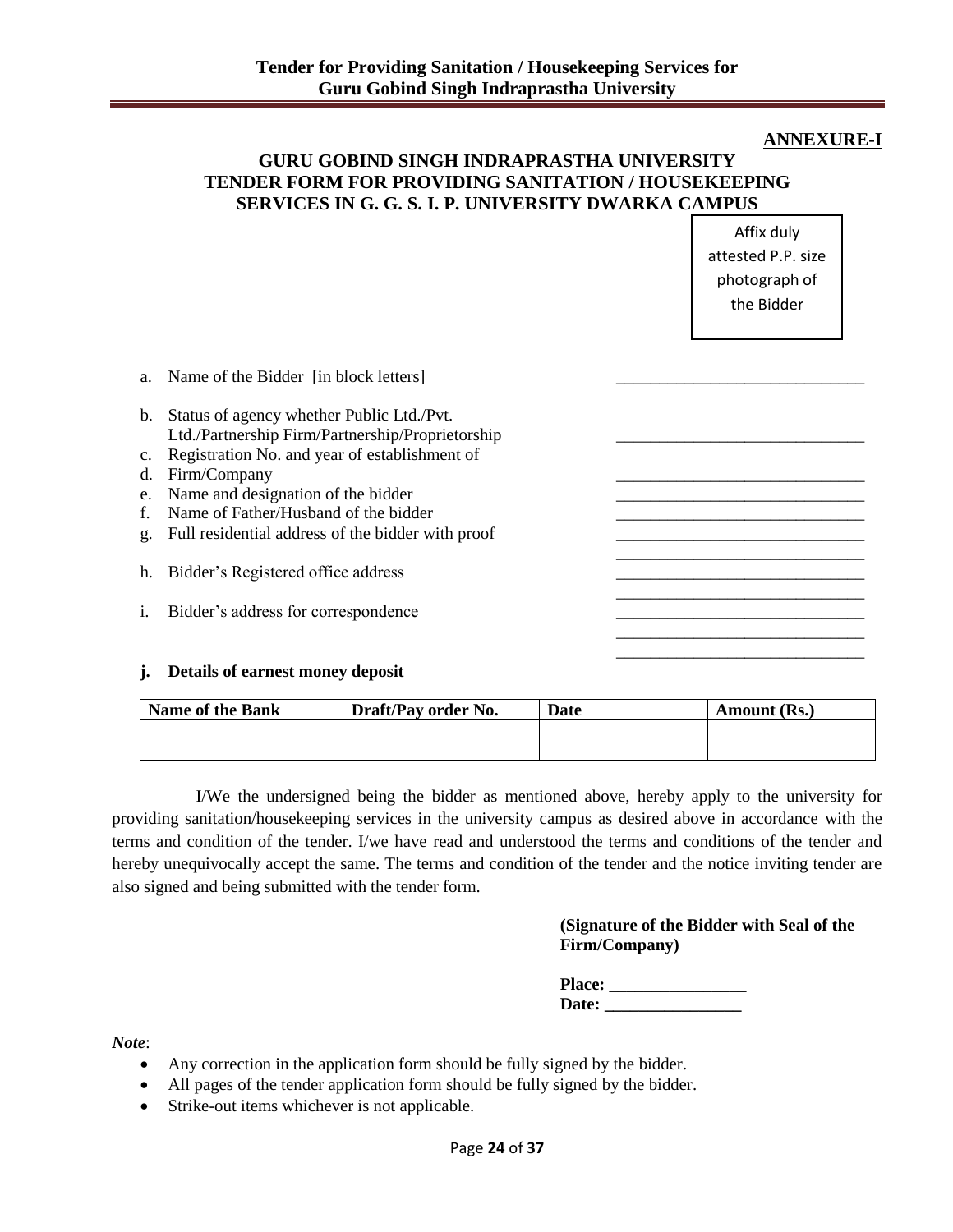# **Annexure-II**

(This should be mentioned on the letter head of the agency)

# **Details of Turn Over**

| <b>Detail</b>           | 2016-17 | 2017-18 | 2018-19 |
|-------------------------|---------|---------|---------|
| <b>Annual Turn Over</b> |         |         |         |
| <b>Profit / Loss</b>    |         |         |         |

**Signature of Chartered Accountant with seal Signature of Bidder(s) with seal**

*Encl*:-

Copy of ITR, Balance Sheet & Profit & Loss Account to be enclosed.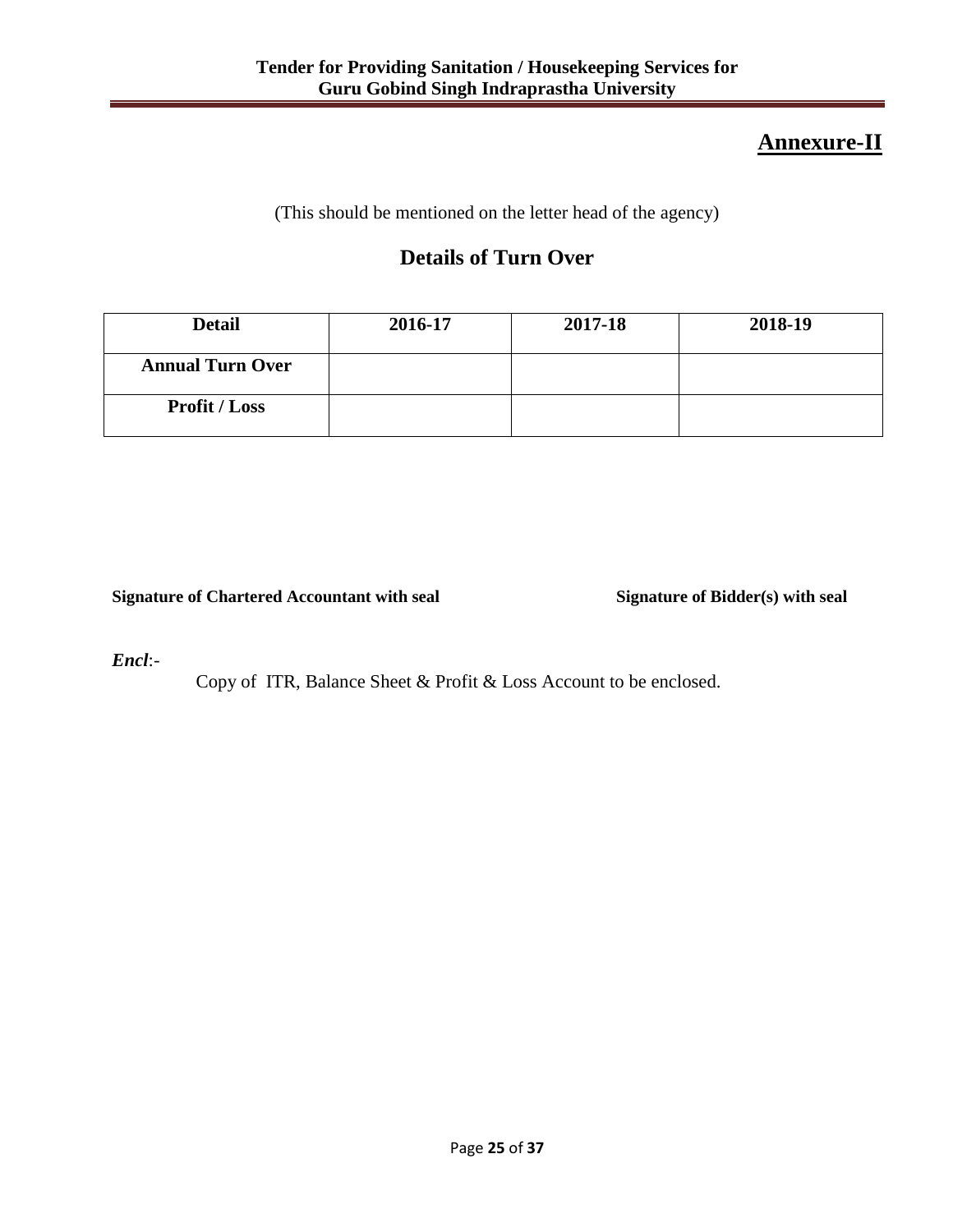# **Annexure-III**

# **Solvency Certificate** from Bankers of the company in the following form:

### **FORM OF BANKER'S CERTIFICATE FROM A SCHEDULED BANK**

|  |  |  |  |  |  |  |  | This is to certify that to the best of our knowledge and information                |
|--|--|--|--|--|--|--|--|-------------------------------------------------------------------------------------|
|  |  |  |  |  |  |  |  |                                                                                     |
|  |  |  |  |  |  |  |  | are/is respectable and can be treated as good for any engagement upto a limit of Rs |
|  |  |  |  |  |  |  |  |                                                                                     |

This certificate is issued without any guarantee or responsibility on the bank or any of the officers.

(Signature)

For the Bank

NOTE

(1) Bankers certificate should be on letter head of the Bank, sealed in cover addressed to tendering authority. The certificate should be latest i.e. within one month of last date of submission of tender.

(2) In case of partnership firm, certificate should include names of all partners as recorded with the bank.

Signature of Bidder(s) with Seal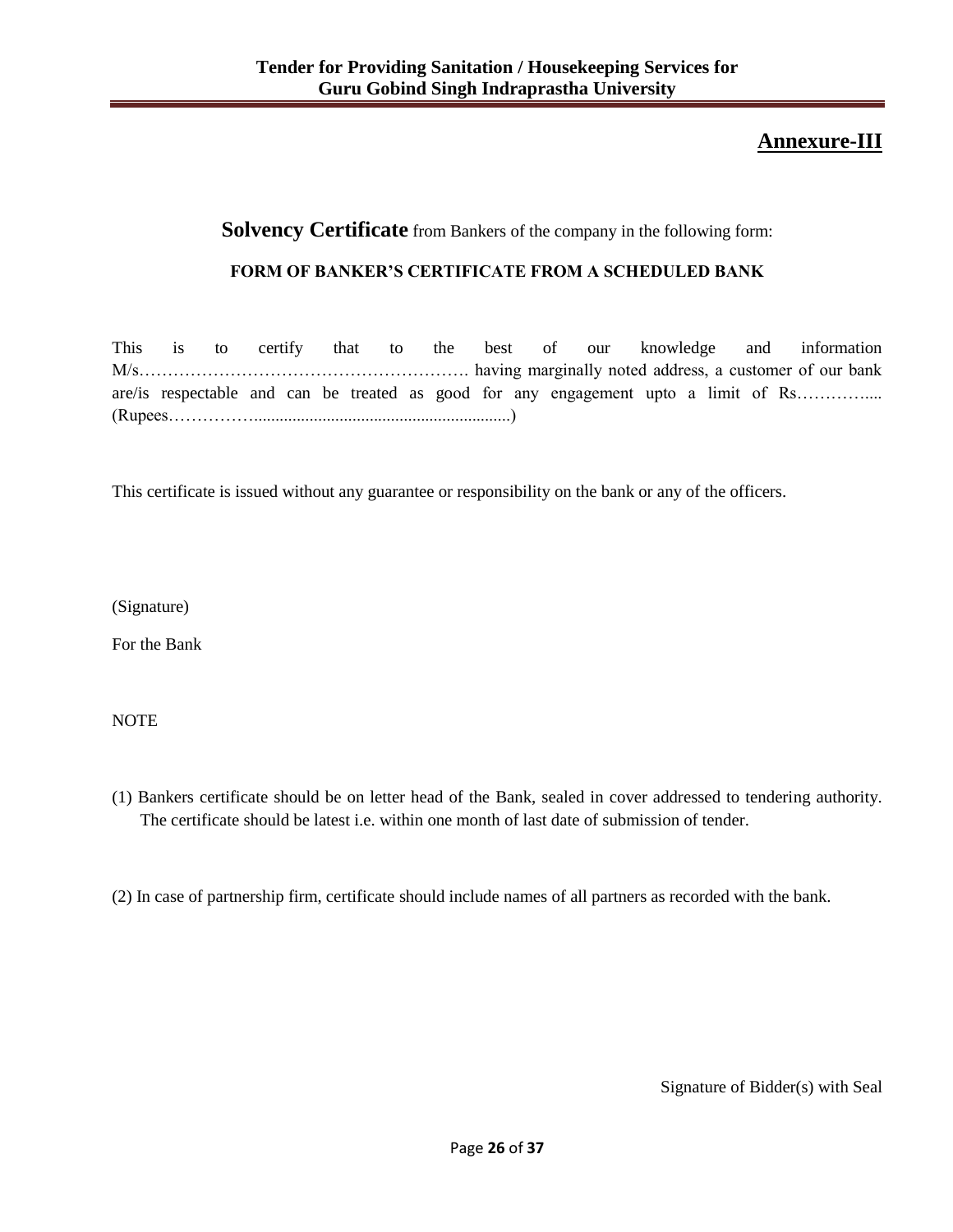# **Annexure-IV**

## **DECLARATION REGARDING BLACKLISTING / DEBARRING FOR TAKING PART IN TENDER.**

(To be executed & attested by Public Notary / Executive Magistrate on Rs.10/- non judicial Stamp paper by the Bidder)

I / We \_\_\_\_\_\_\_\_\_\_\_\_\_\_\_\_\_\_\_\_\_\_\_\_ (Bidder) hereby declare that the firm / agency namely M/s. last 05 years by Union / State Government or organization from taking part in Government tenders in India and should not have any litigation in any of the labour court(s).

Or

| I / We                                                                   |                                                                                                       |  |  | (Bidder) hereby declare that the Firm / agency namely |  |  |                    |  |
|--------------------------------------------------------------------------|-------------------------------------------------------------------------------------------------------|--|--|-------------------------------------------------------|--|--|--------------------|--|
| $M/s$ .                                                                  |                                                                                                       |  |  |                                                       |  |  | was blacklisted or |  |
|                                                                          | debarred by Union / State Government or any Organization from taking part in Government tenders for a |  |  |                                                       |  |  |                    |  |
|                                                                          |                                                                                                       |  |  |                                                       |  |  |                    |  |
| and now the firm/company is entitled to take part in Government tenders. |                                                                                                       |  |  |                                                       |  |  |                    |  |

In case the above information found false, I / we are fully aware that the tender/ contract will be rejected / cancelled by the University, and EMD / SD shall be forfeited. Further, if I / We are registered under MSME Act, University has full right to complaint MSME/NSIC for the same.

In addition to the above, the University will not be responsible to pay the bills for any completed /partially completed work.

### DEPONENT

Attested:

(Public Notary / Executive Magistrate) with Date

Name

| Address |  |  |
|---------|--|--|
|---------|--|--|

\_\_\_\_\_\_\_\_\_\_\_\_\_\_\_\_\_\_\_\_\_\_\_\_\_\_\_\_\_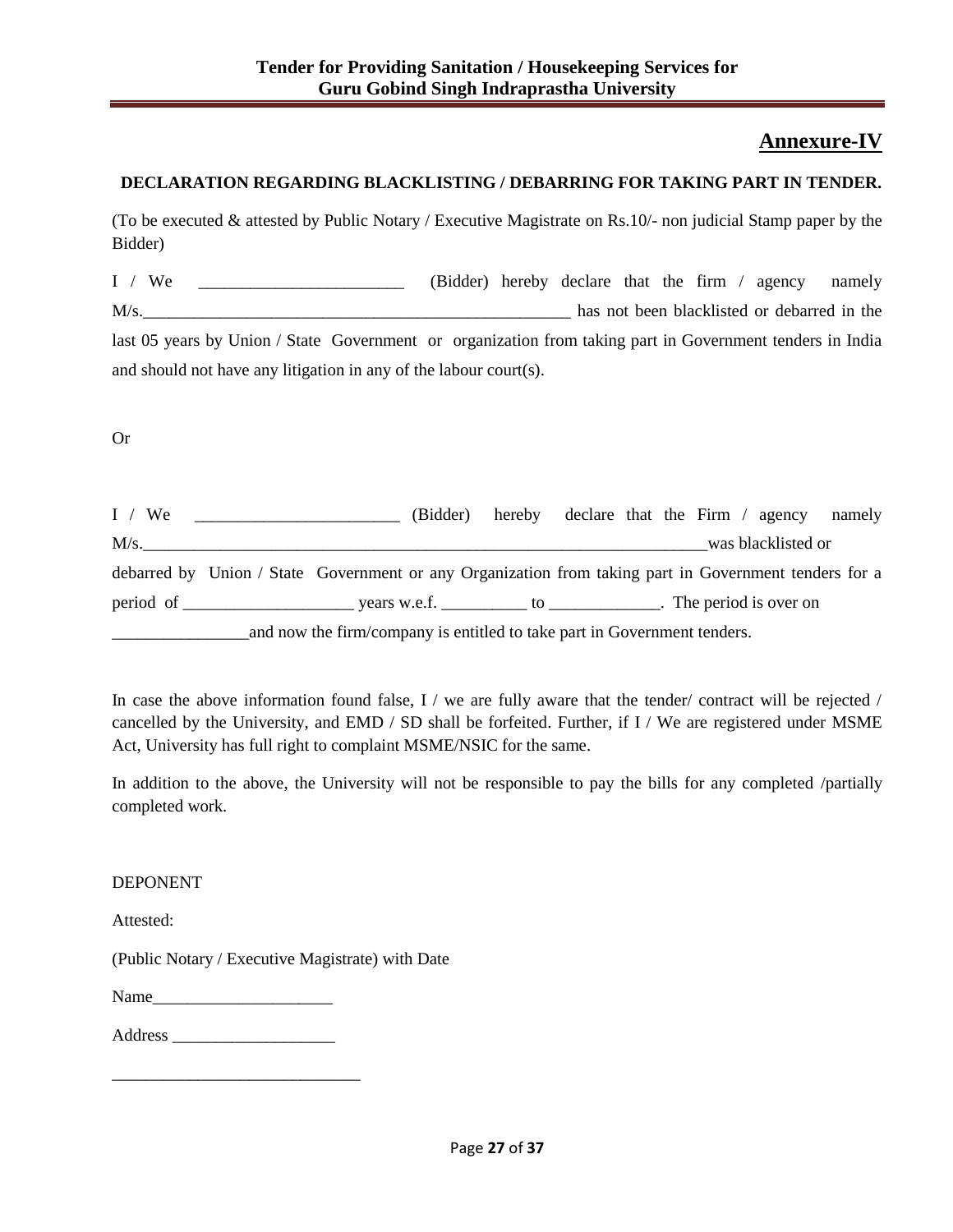# **Annexure-V**

### **FINANCIAL BID FOR SANITATION / HOUSE KEEPING SERVICES IN THE G.G.S.I.P. UNIVERSITY'S DWARKA CAMPUS**

| Sl. No. | Category                                            | Unit  | Quantity | Rate | Amount (in Rs.) |
|---------|-----------------------------------------------------|-------|----------|------|-----------------|
|         |                                                     |       |          |      |                 |
| 1.      | Charges for deployment and operation of             | Per   | 12       |      |                 |
|         | machinery as per details given in tender document   | month |          |      |                 |
|         | Clause No. 6 (xviii)                                |       |          |      |                 |
| 2.      | Cost towards providing cleaning materials,          | Per   | 12       |      |                 |
|         | chemicals consumed in the operation of              | month |          |      |                 |
|         | housekeeping as per details given in tender         |       |          |      |                 |
|         | document. (Annexure-X)                              |       |          |      |                 |
| 3.      | Charges for providing housekeeping/ sanitation      | Per   | 12       |      |                 |
|         | services by deploying manpower as per Clause No.    | month |          |      |                 |
|         | 6 (ii) including $2(two)$ sets of uniform each for  |       |          |      |                 |
|         | summer and winter to his worker(s),                 |       |          |      |                 |
|         | Administrative Cost, Overhead Expenses, as per      |       |          |      |                 |
|         | scope of work all incidental expenses related to    |       |          |      |                 |
|         | works & transportation.                             |       |          |      |                 |
| 4.      | Total Bid Price (Per month total of Sl. No. 1 to 3) |       |          |      |                 |
|         |                                                     |       |          |      |                 |
|         |                                                     |       |          |      |                 |
|         |                                                     |       |          |      |                 |

**(Signature of the Bidder with Seal of the firm)**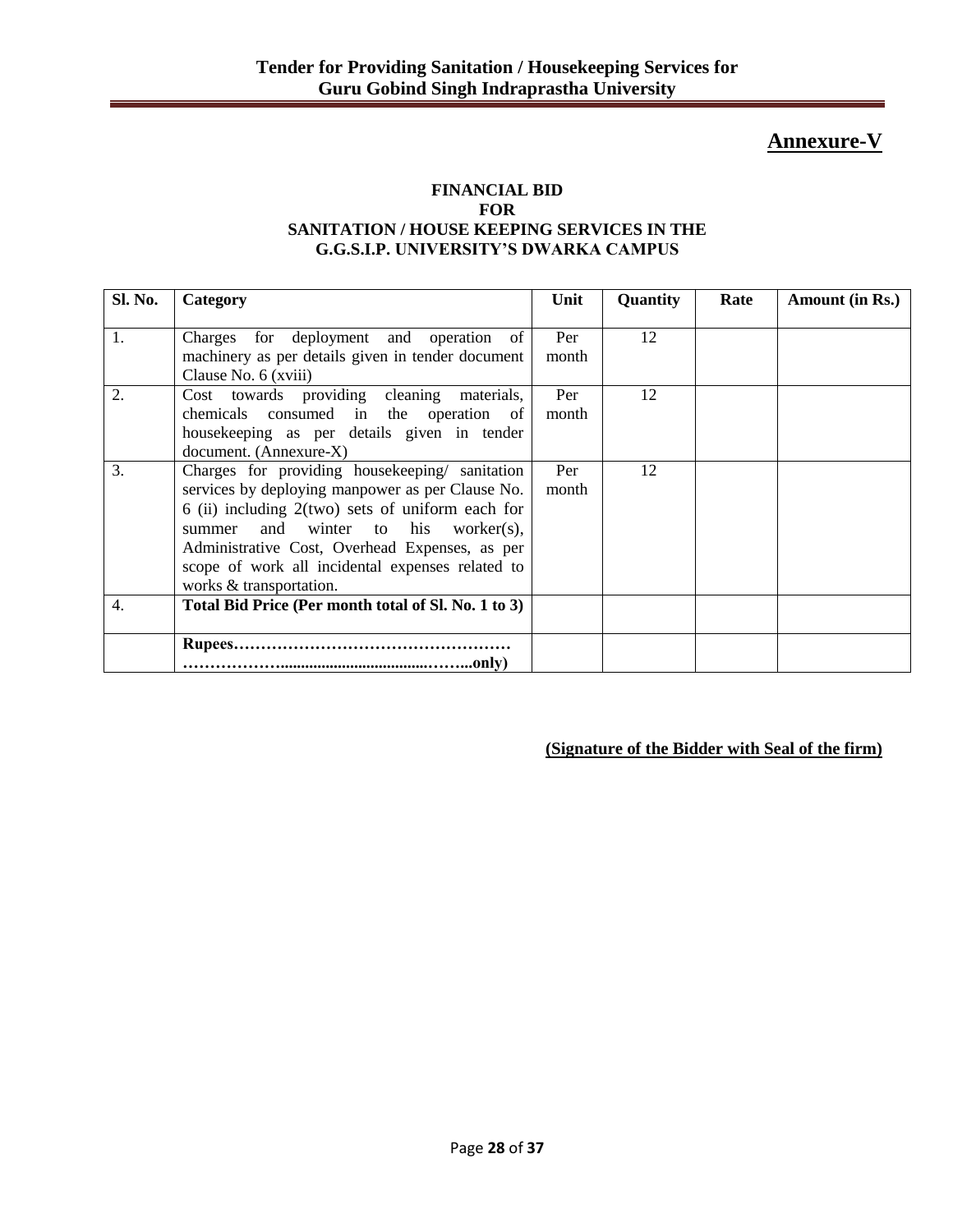# **Annexure-VI**

**During the technical evaluation stage, each bidder shall be assigned different marks out of a total of 100 marks.**

## **Marking System for Evaluation of Technical Bid**

### **1. Financial Strength of the bidding Agency (Max. Marks - 20 Marks)**

### **(a) Turn Over (Max. Marks - 15 Marks)**

| Minimum Eligibility as per initial eligibility<br>criteria <i>i.e.</i> 7.05 Crores | $(i)$ 60% of Maximum Marks of 15    |  |  |  |
|------------------------------------------------------------------------------------|-------------------------------------|--|--|--|
| Double of the minimum eligibility criteria <i>i.e.</i><br>14.10 Crores             | (ii) $100\%$ of Maximum Marks of 15 |  |  |  |
| Pro-rata in between In between (i) $\&$ (ii)                                       |                                     |  |  |  |

### **(b) Solvency (Max. Marks - 2 Marks)**

| Minimum Eligibility as per initial eligibility         | $(i)$ 60% of Maximum Marks of 2  |  |  |  |
|--------------------------------------------------------|----------------------------------|--|--|--|
| criteria <i>i.e.</i> 2.82 Crores                       |                                  |  |  |  |
| Double of the minimum eligibility criteria <i>i.e.</i> | (ii) 100 % of Maximum Marks of 2 |  |  |  |
| 5.64 Crores                                            |                                  |  |  |  |
| Pro-rata in between In between (i) $\&$ (ii)           |                                  |  |  |  |

#### **(c) Profit/Loss (Max. Marks - 3 Marks)**

| No Loss in last five years ending 2019                  | 03 Marks  |
|---------------------------------------------------------|-----------|
| Loss in 01 year in last five years ending 2019          | 02 Marks  |
| Loss in 02 years in last five years ending 2019         | 1.5 Marks |
| Loss in 03 years or more in last five years ending 2019 | 00 Marks  |

### **2. Availability of Human Resource (Max. Marks - 20 Marks)**

 **(a) Running Contract (Documentary proof - copy of work order/contract agreement & labour license to be submitted) – (Max. Marks - 10 Marks)**

| Minimum Eligibility as per initial eligibility                                      | $(i)$ 60% of Maximum Marks of 10 |
|-------------------------------------------------------------------------------------|----------------------------------|
| criteria ie. 150 personnel in a single contract.                                    |                                  |
|                                                                                     |                                  |
| Double of the minimum eligibility criteria ie. 300<br>personnel in single contract. | (ii) 100% of Maximum Marks of 10 |
| Pro-rata in between (i) $&$ (ii)                                                    |                                  |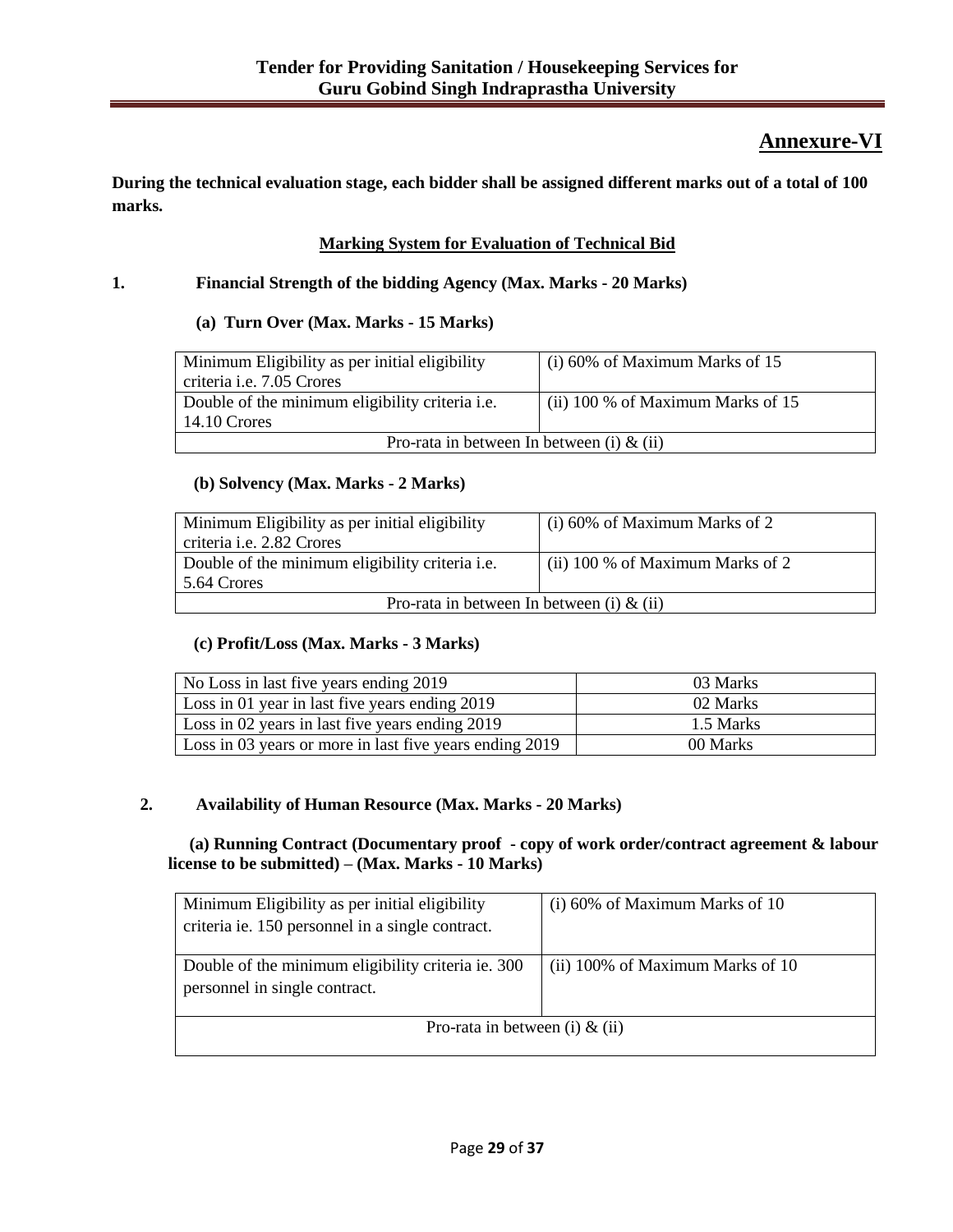### **(b) Strength in Last 01 year (Documentary proof in form of EPF/ESIC contribution and any other document to be submitted) – (Max. Marks - 10 Marks)**

| Minimum Eligibility as per initial eligibility | $(i)$ 60% of Maximum Marks of 10 |  |  |  |
|------------------------------------------------|----------------------------------|--|--|--|
| criteria ie. 500 personnel's                   |                                  |  |  |  |
|                                                |                                  |  |  |  |
| Double of the minimum eligibility criteria ie. | (ii) 100% of Maximum Marks of 10 |  |  |  |
| 1000 personnel's                               |                                  |  |  |  |
|                                                |                                  |  |  |  |
| Pro-rata in between (i) $&$ (ii)               |                                  |  |  |  |
|                                                |                                  |  |  |  |

#### **3. Past Performance (Max. Marks - 45 Marks)**

### **(a) Experience in Similar Projects (Max. Marks - 20 Marks)**

| Minimum eligibility as per Initial Eligibility Criteria $\mid$ (i) 60% of Maximum Marks of 20 |                                  |
|-----------------------------------------------------------------------------------------------|----------------------------------|
| Double the minimum eligibility as per Initial<br>Eligibility Criteria                         | (ii) 100% of Maximum Marks of 20 |
| Pro-rata in between (i) $\&$ (ii)                                                             |                                  |

### **(b) Clients Satisfaction – (Max. Marks - 10 Marks)**

| <b>Grading in 'Client Satisfaction Report'</b> |  |
|------------------------------------------------|--|
| Outstanding / Very Good                        |  |
| Good / Highly Satisfactory                     |  |
| Satisfactory / Fair                            |  |
| Unsatisfactory / Poor                          |  |
|                                                |  |

### **(c) Experience in University / Education Institution – (Max. Marks - 15 Marks)**

| Minimum Eligibility as per initial eligibility<br>criteria | $(i)$ 60% of Maximum Marks of 15 |  |
|------------------------------------------------------------|----------------------------------|--|
| Double of the minimum eligibility criteria                 | (ii) 100% of Maximum Marks of 15 |  |
| Pro-rata in between (i) $\&$ (ii)                          |                                  |  |

Note:

- (1) The projects considered for qualification in Initial Eligibility will only be considered for marking of Past Performance.
- (2) For agencies qualified on two/three work basis, average marks will be calculated.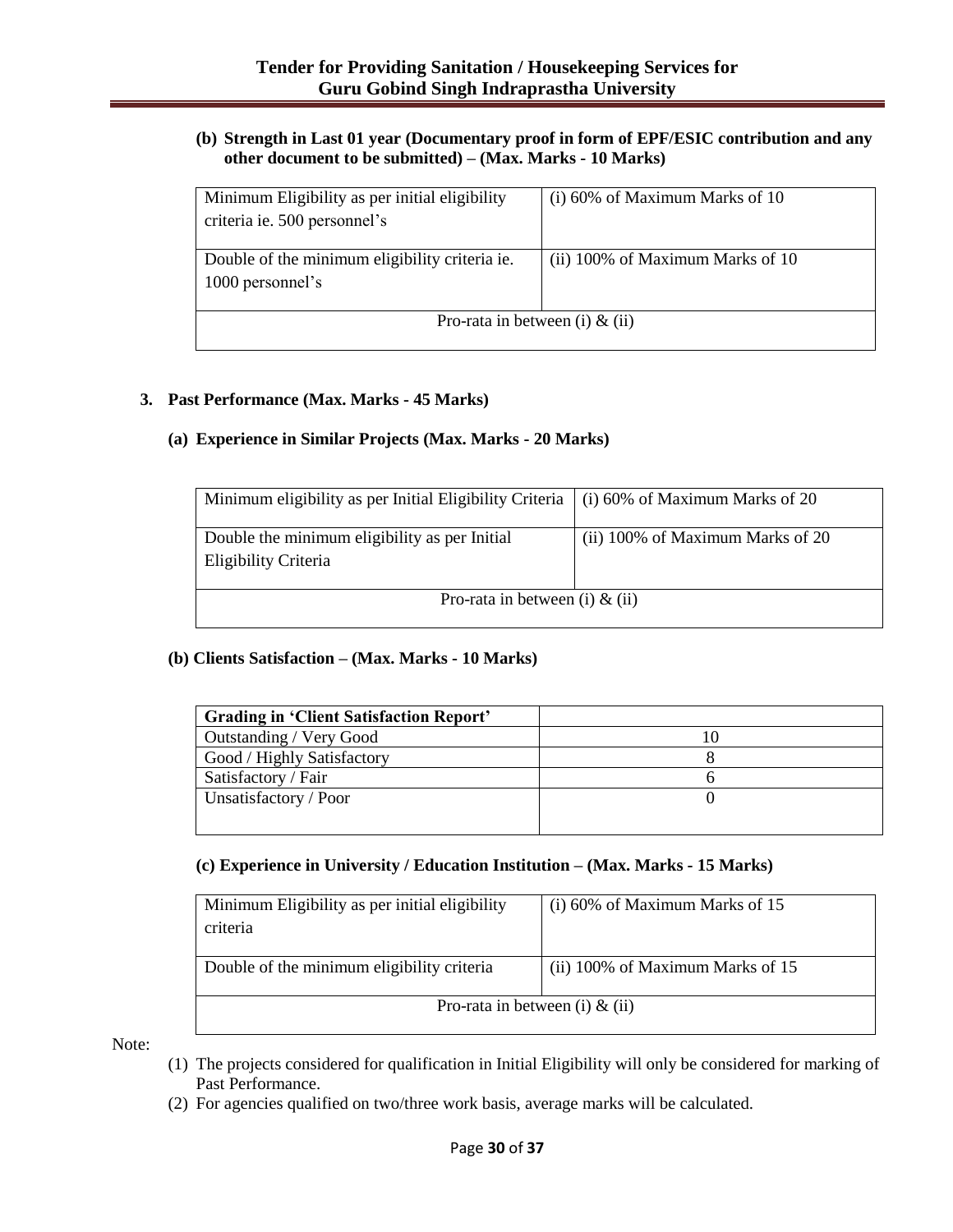| Sl. No. | <b>Machinery / Equipment</b>                             | <b>Required Quantity</b> | <b>Marks Per</b><br><b>Machine</b> | <b>Maximum</b><br><b>Marks</b> |
|---------|----------------------------------------------------------|--------------------------|------------------------------------|--------------------------------|
| 1.      | Single Disc Scrubber                                     | 03                       | $0.4$ Marks /<br>per machine       | 02                             |
| 2.      | Wet & Dry Vacuum Cleaner with<br>stainless steel tank    | 04                       | $0.3$ Marks $/$<br>per machine     | 02                             |
| 3.      | <b>High Pressure Jet Cleaner</b>                         | 02                       | $0.6$ Marks /<br>per machine       | 02                             |
| 4.      | Battery Operated Ride on Sweeping<br>Machine             | 01                       | 2.4 Marks<br>per machine           | 04                             |
| 5.      | Battery Operated Walk<br>Behind<br><b>Scrubber Drier</b> | 02                       | 0.9 Marks<br>per machine           | 03                             |
| 6.      | Rickshaw / Garbage Trolley                               | 06                       | 0.1 Mark per<br>trolley            | 01                             |
| 7.      | <b>Glass Cleaning Kit</b>                                | 04                       | $0.15$ Marks<br>per machine        | 01                             |
|         | <b>Total</b>                                             |                          |                                    | 15                             |

### **4. Availability of Machinery (Max. Marks - 15 Marks)**

#### *Documents required for marking*:-

- 1. Ownership document of the machine in form of Invoice/Insurance paper or lease agreement of the machine with owner of machine (copy of ownership proof also to be produced). Lease agreement of tenure less than the time period of this tender will not be considered for evaluation.
- 2. The qualified shortlisted bidders shall have to go through physical demonstration of Machineries/Equipments before the University authorities in accordance to machineries mentioned at Annexure – XI. The machineries demonstrated will be considered for marking.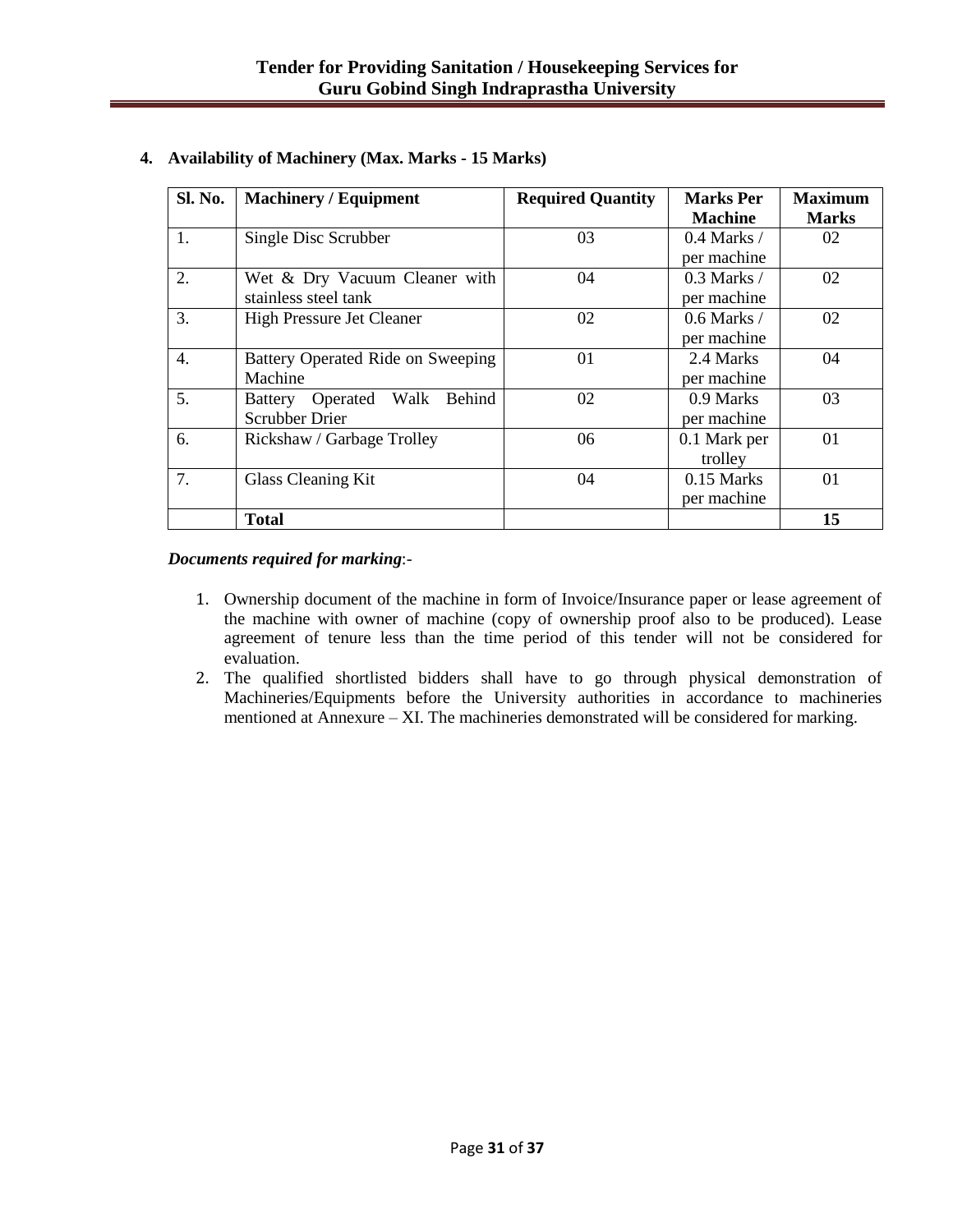# **Annexure-VII**

(This should be mentioned on the letter head of the agency)

# *DETAILS OF SIMILAR WORKS COMPLETED*

### **Details of Similar Works**

| <b>Descr</b><br>iption<br>of<br>Work | Name of<br><b>Client and</b><br><b>Address</b> | <b>Contact person</b><br>with<br>designation and<br>telephone<br>number<br>(Performance<br>certificate<br>issuing<br>authority) | Period of<br><b>Contract</b> | <b>Starting</b><br>Date | Completion<br>Date | <b>Financial</b><br>component<br>(Value of<br>work) | No of<br>Sanitatio<br>n<br>Workers<br>deployed<br>category<br>wise per<br>shift |
|--------------------------------------|------------------------------------------------|---------------------------------------------------------------------------------------------------------------------------------|------------------------------|-------------------------|--------------------|-----------------------------------------------------|---------------------------------------------------------------------------------|
|                                      |                                                |                                                                                                                                 |                              |                         |                    |                                                     |                                                                                 |
|                                      |                                                |                                                                                                                                 |                              |                         |                    |                                                     |                                                                                 |
|                                      |                                                |                                                                                                                                 |                              |                         |                    |                                                     |                                                                                 |

### **Details of Similar Works in Central Govt./State Govt../Semi Govt./Autonomous Body/ Govt. Undertakings/P.S.U.**

| S.No | Name of<br>University/<br><b>Institute</b><br>and<br><b>Address</b> | <b>Contact</b><br><b>Person</b> | <b>Value of</b><br>the<br>Contract | <b>Completed</b><br><b>Value</b> | Date of<br>Completion<br>of services | <b>No of Sanitation</b><br>Workers<br>provided | <b>Remarks</b><br>(if any) |
|------|---------------------------------------------------------------------|---------------------------------|------------------------------------|----------------------------------|--------------------------------------|------------------------------------------------|----------------------------|
|      |                                                                     |                                 |                                    |                                  |                                      |                                                |                            |
|      |                                                                     |                                 |                                    |                                  |                                      |                                                |                            |
|      |                                                                     |                                 |                                    |                                  |                                      |                                                |                            |

### **Details of Similar Works in Universities/Colleges/Educational Institutes**

| S.No | Name of<br>University/<br><b>Institute</b><br>and<br><b>Address</b> | Contact<br><b>Person</b> | <b>Value of</b><br>the<br><b>Contract</b> | <b>Completed</b><br><b>Value</b> | Date of<br>Completion<br>of services | <b>No of Sanitation</b><br><b>Workers</b><br>provided | <b>Remarks</b><br>(if any) |
|------|---------------------------------------------------------------------|--------------------------|-------------------------------------------|----------------------------------|--------------------------------------|-------------------------------------------------------|----------------------------|
|      |                                                                     |                          |                                           |                                  |                                      |                                                       |                            |
|      |                                                                     |                          |                                           |                                  |                                      |                                                       |                            |
|      |                                                                     |                          |                                           |                                  |                                      |                                                       |                            |

NOTE: Performance Report issued by Client for all above job(s) shall be furnished alongwith the Bid as per Annexure - VIII.

(Stamp & Signature of Bidder)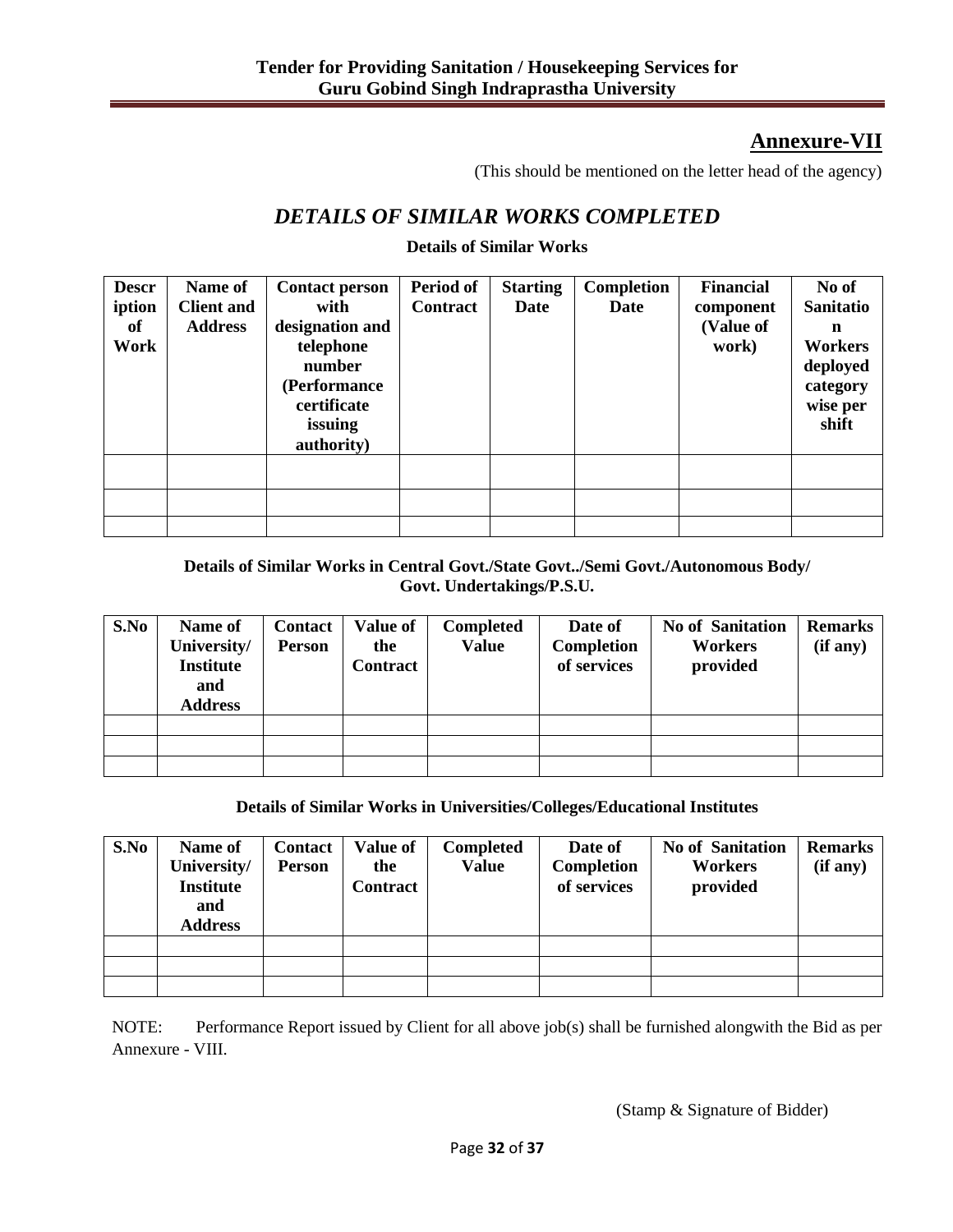# **Annexure-VIII**

#### **PERFORMANCE REPORT OF EACH WORK REFERRED IN ANNEXURE - VII**

| 1. | Name of work/Project & Location    | ÷                                                                                               |
|----|------------------------------------|-------------------------------------------------------------------------------------------------|
| 2. | Name of Client and Address with    |                                                                                                 |
|    | Contact details                    | $\cdot$                                                                                         |
| 3. | Agreement No./ Work Order No.      |                                                                                                 |
| 4. | Value of work as per               |                                                                                                 |
|    | work order/Award                   | $:$ Rs.                                                                                         |
| 5. | Total value of actual work done    | $:$ Rs.                                                                                         |
| 7. | Date of start                      | ÷                                                                                               |
| 8. | Date of completion                 | ٠                                                                                               |
| 9. | Performance Report (Pls. tick one) | ÷                                                                                               |
|    |                                    | $O_{\text{intra}}$ din $\sim N/m$ $C_{\text{out}}$ d $C_{\text{out}}$ din $\Omega_{\text{out}}$ |

Outstanding/Very Good/Good/Satisfactory

(Signature & Stamp of Director/Registrar/Admin. Officer/Ex. Engineer or Equivalent) with Phone No./ Mob. No. & E-mail address

Dated :

(Stamp & Signature of Bidder)

Note :

- 1. This Annexure should be submitted separately for each work completed by the Bidder and the works indicated in **Annexure-VII**.
- 2. This ANNEXURE shall be signed & stamped by the Bidder's client not below the rank of Asst. Registrar/Admn. Officer/Executive Engineer or equivalent.
- 3. The Name, Address, Contact details (Mobile, Fax, E-mail, and Landline Phones) of Client should be indicated to facilitate confirmation of work.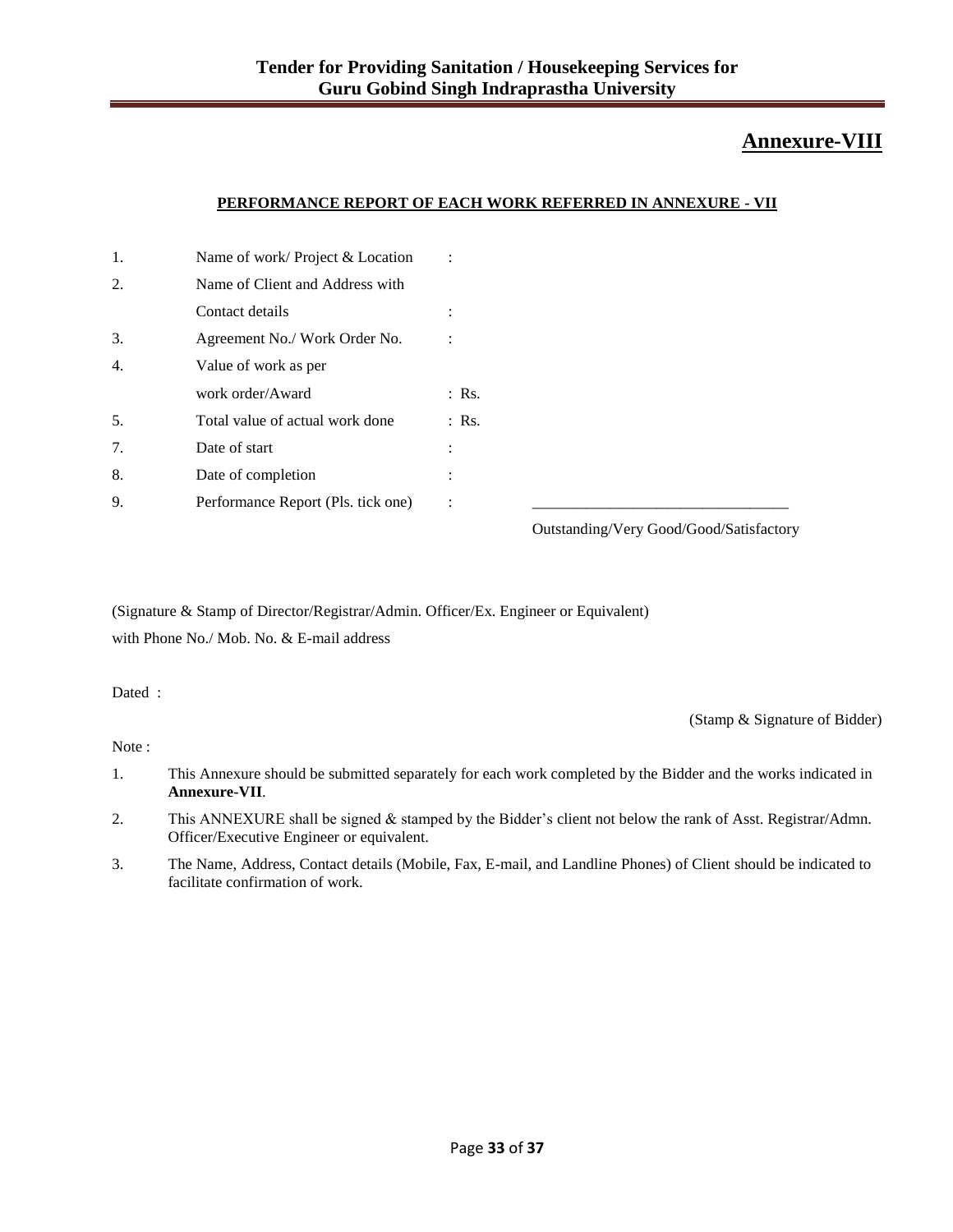# **Annexure -IX**

(This should be mentioned on the letter head of the agency)

## **Details of Sanitation Workers**

| <b>Details</b>                                                            | Nos. |
|---------------------------------------------------------------------------|------|
| (a) Total No. of Sanitation Workers in single<br>running contract on roll |      |
| (b) Total no. of Sanitation Workers on roll                               |      |

## **Detail required for (a)**

| <b>Name of Work</b> | <b>Client</b> | <b>Address of</b><br><b>Client</b> | <b>Contact Person</b><br>with<br><b>Designation and</b><br>Ph. No. | <b>No of Sanitation</b><br><b>Workers</b> |
|---------------------|---------------|------------------------------------|--------------------------------------------------------------------|-------------------------------------------|
|                     |               |                                    |                                                                    |                                           |
|                     |               |                                    |                                                                    |                                           |
|                     |               |                                    |                                                                    |                                           |
|                     |               |                                    |                                                                    |                                           |

*Note*:

1. Copy of EPF /ESIC challan indicating no of Sanitation Workers on roll and copy of labour license to be submitted.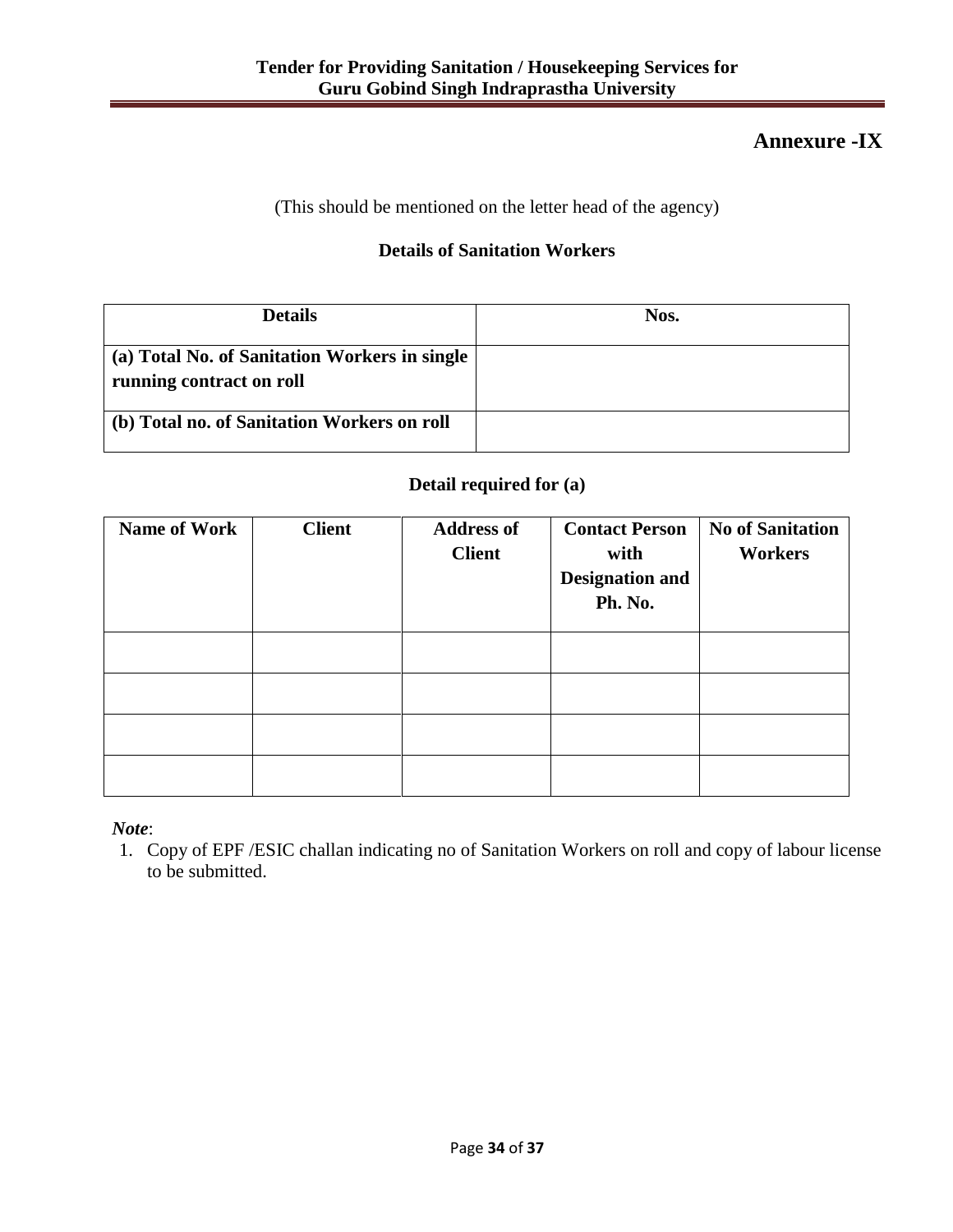# **Annexure-X**

# **LIST OF CONSUMABLES & CHEMICALS**

Minimum number of Consumables & tools to be deployed at G.G.S.I.P. University for mechanized Housekeeping Services (Make : Eureka Forbes, Unger, Taski/Diversey, Odonil, Trishul, Nirma, Surf, Godrej, Colin, Swami, Zoom Omacol, Nip, S.M., Mystair, Dabur or Equivalent brand Only)

### **List of Consumables & Chemicals to be used (Housekeeping Material Required Per Month)**

| Sr. No.        | <b>Item Description</b>                                                        | Qty            | Unit       |
|----------------|--------------------------------------------------------------------------------|----------------|------------|
| 1              | Dry Mop Set (Blue with aluminum rod, size-24")                                 | 5              | Set        |
| $\overline{2}$ | Dry Mop Refill (Blue, size-24")                                                | 5              | <b>Nos</b> |
| 3              | Naphthalene Balls (500 gms/pkt)                                                | 20             | Pkt        |
| $\overline{4}$ | Air Freshener (50 gms) – (Make – Odonil /Jasmine Mist / Godrej Aer)            | 100            | <b>Nos</b> |
| 5              | Spray Bottle (500 ml)                                                          | 15             | <b>Nos</b> |
| 6              | Wiper (Large, with metal rod, size-24")                                        | 20             | <b>Nos</b> |
| $\overline{7}$ | Wiper (Small, with metal rod, size-16")                                        | 10             | <b>Nos</b> |
| 8              | Duster White/Duster Check (Size-24x24")                                        | 350            | <b>Nos</b> |
| 9              | Duster Yellow (Size-20x24")                                                    | 72             | <b>Nos</b> |
| 10             | Vim Powder $(1 \text{ kg}/\text{pkt}) - \text{Vim} / \text{Nip}$               | 15             | <b>Nos</b> |
| 11             | Scotch Brite (Large, 10 pcs/pkt) – (Make - Swami Enterprises / S.M. Traders)   | 15             | Pkt        |
| 12             | Toilet Brush (Round)                                                           | 15             | <b>Nos</b> |
| 13             | Brasso (500 ml) – (Make - Brasso Metal Polish)                                 | $\overline{4}$ | <b>Bot</b> |
| 14             | Hand Wash Liquid (Pink) – (Make - Swami Enterprises / S.M. Traders)            | 170            | Ltr        |
| 15             | Plastic Juna (Big)                                                             | 15             | <b>Nos</b> |
| 16             | Broom Soft (Weight-400 gms)                                                    | 70             | <b>Nos</b> |
| 17             | Broom Hard (weight-350 gms)                                                    | 100            | <b>Nos</b> |
| 18             | Broom Long (with bamboo, weight-800 gms)                                       | 20             | <b>Nos</b> |
| 19             | Plastic Bucket (size-16 ltr, fresh plastic)                                    | 15             | <b>Nos</b> |
| 20             | Plastic Mug (size-1 ltr, fresh plastic)                                        | 15             | <b>Nos</b> |
| 21             | Window Squeegee (35 cm)                                                        | $\overline{4}$ | <b>Nos</b> |
| 22             | Cobweb Brush (with rod)                                                        | 5              | <b>Nos</b> |
| 23             | Lizol (500 ml bot) – (Make - Lizol / Taski)                                    | 10             | <b>Bot</b> |
| 24             | Taski R-1 (5 ltr can) - Bathroom Cleaner - (Make - Taski / Sterix A Super)     | $\overline{4}$ | Can        |
| 25             | Taski R-2 (5 ltr can) - Multipurpose Cleaner - (Make - Taski / Sterix A Super) | 6              | Can        |
| 26             | Taski R-3 (5 ltr can) - Glass Cleaner - (Make - Taski / Sterix A Super)        | $\overline{2}$ | Can        |
| 27             | Taski R-6 (5 ltr can) - Toilet Cleaner - (Make - Haylide / Harpic / Taski)     | 18             | Can        |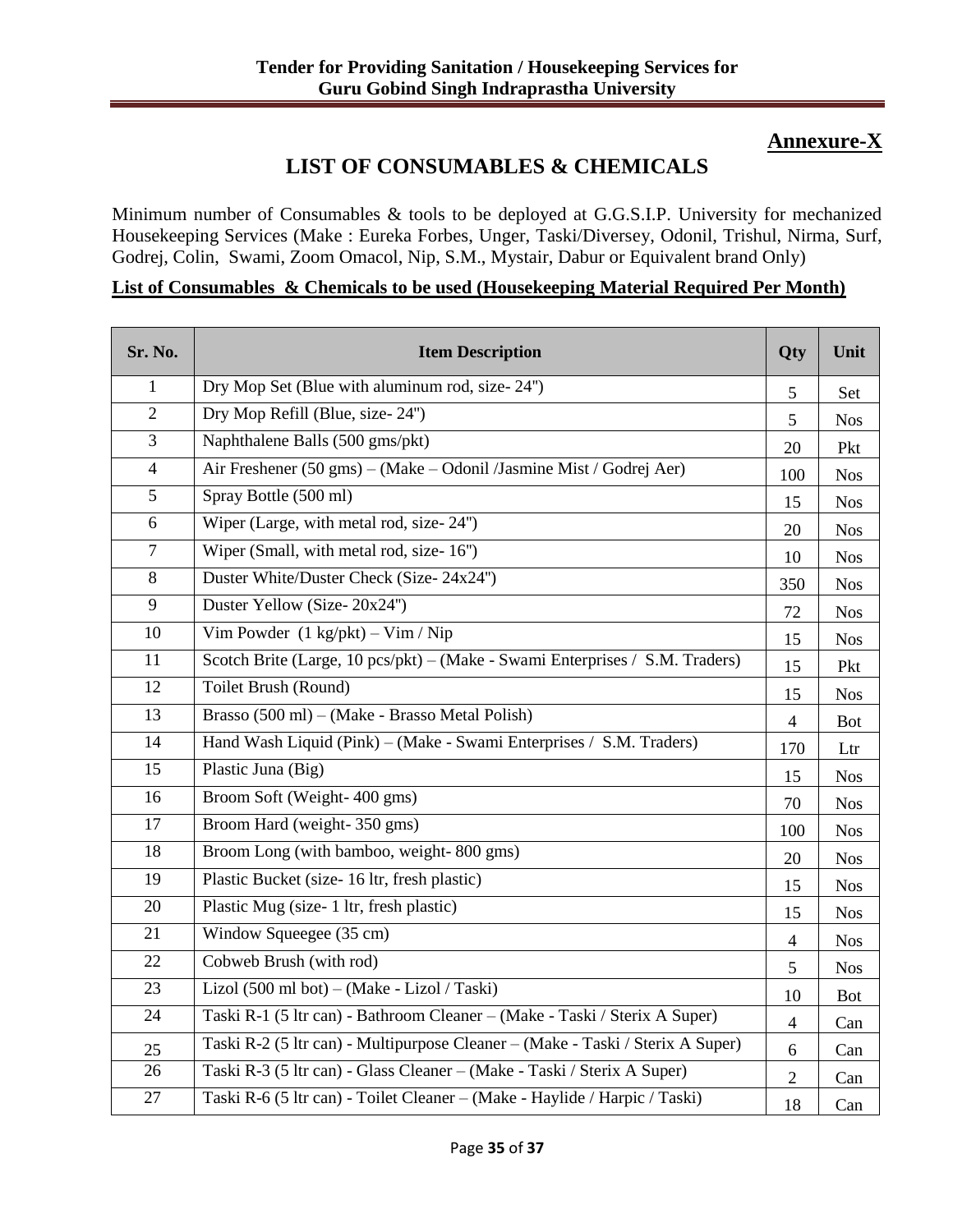## **Tender for Providing Sanitation / Housekeeping Services for Guru Gobind Singh Indraprastha University**

| 28 | Taski Spiral (5 ltr can) - Floor Cleaner - (Make - Taski / Clearzee) | $\overline{4}$ | Can        |
|----|----------------------------------------------------------------------|----------------|------------|
| 29 | Scissor Mop (with aluminium rod) $-$ (Make - Taski)                  | 2              | Set        |
| 30 | Scissor Mop - (Make - Taski Frame)                                   | 2              | <b>Nos</b> |
| 31 | Scissor Mops Refill (Make-Taski)                                     | 2              | <b>Nos</b> |
| 32 | Floor Scrubbing brush (with rod size-22")                            | 10             | Set        |
| 33 | Floor Duster (Big, size-30x30")                                      | 16             | Doz        |
| 34 | Hand Brush/Carpet Brush                                              | 6              | Pcs        |
| 35 | Room Freshener (200 ml Make – Airwick / Ambipure / Premium)          | 40             | Pcs        |
| 36 | Scrubbing Pad (Size-17", make-3M)                                    | $\overline{4}$ | Pcs        |
| 37 | <b>Surf Excel Powder</b>                                             | 2.5            | Kg         |
| 38 | Garbage Black Bags (Heavy)                                           | 45             | Kg         |
| 39 | Toilet Roll (100 gms) – (Make Paseo, Mystair)                        | 75             | Pcs        |
| 40 | Face Tissue Paper (100 pulls/pkt) - (Make Paseo, Mystair)            | 70             | Pkt        |
| 41 | Napkin Paper (size-30x30) - (Make Paseo, Mystair)                    | 30             | Pkt        |
| 42 | Urinal Cube $(400 \text{ gms}) - (Make Dabur / Glamic)$              | 30             | Pkt        |
| 43 | <b>Bleaching Powder</b>                                              | 5              | Kg         |
| 44 | Suma Inox (D7, 5 ltr can)                                            | 1              | Can        |
| 45 | Dust Pan                                                             | 15             | Pcs        |
| 46 | Dettol Handwash (900 ml/pcs)                                         | 15             | <b>Nos</b> |
| 47 | Dettol Soap Pump (250 ml)                                            | 10             | Pcs        |

**Note :-** (1) The above mentioned is minimum required quantity which is to be provided every month for cleaning purpose and it may be increased as required or directed by the University. (2) The chemical should have pH value of 9.5 - 11 and should be only green seal certified chemicals certified by appropriate authority. (3) The above item list of consumables is not exhaustive and for the purpose of maintaining cleanliness to the satisfaction of University authority, the bidder may have to provide additional consumable items not mention in this list as per requirement and directed by the University from time to time. The agency shall bring the said material and nothing extra shall be paid for such material.